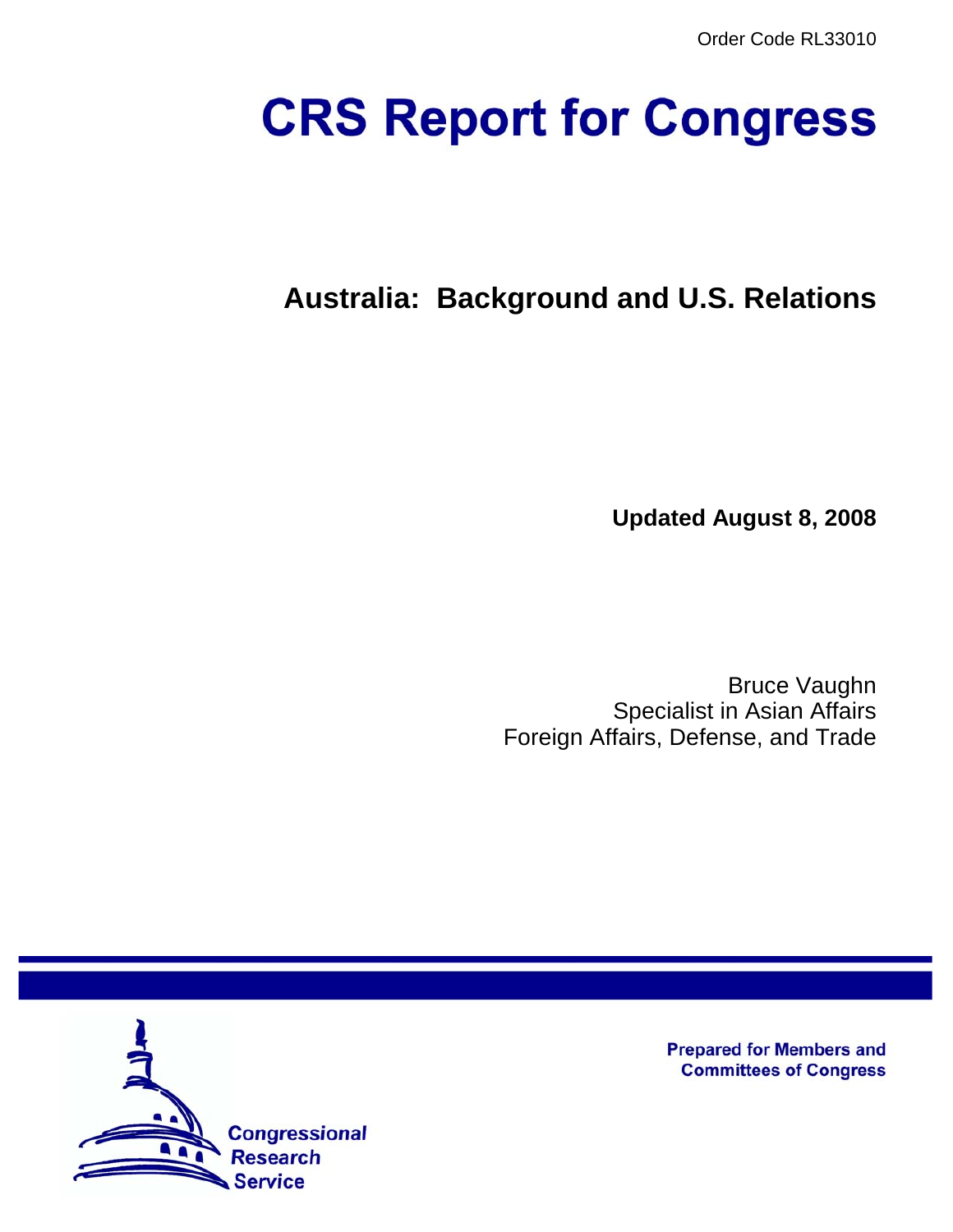# Australia: Background and U.S. Relations

#### **Summary**

The Commonwealth of Australia and the United States are very close allies. Australia shares similar cultural traditions and values with the United States and has been a treaty ally since the signing of the Australia-New Zealand-United States (ANZUS) Treaty in 1951. Australia made major contributions to the allied cause in both the first and second World Wars and has been a staunch ally of Britain and the United States in their conflicts.

Under the former Liberal government of John Howard, Australia invoked the ANZUS treaty to offer assistance to the United States after the attacks of September 11, 2001, in which 22 Australians died. Australia was one of the first countries to commit troops to U.S. military operations in Afghanistan and Iraq. In October 2002, a terrorist attack on Western tourists in Bali, Indonesia, killed more than 200 persons, including 88 Australians and seven Americans. A second terrorist bombing, which killed 23, including four Australians, was carried out in Bali in October 2005. The Australian Embassy in Jakarta, Indonesia, was also bombed by members of Jemaah Islamiya (JI) in September 2004.

Kevin Rudd, of the Labor Party, was elected prime minister on November 24, 2007. While Rudd has fulfilled an election promise to draw down Australian military forces in Iraq and has reversed Australia's position on climate change — by signing the Kyoto protocols — relations with the United States remain very close. Rudd has initiated a review of Australia's defense policy that is expected to reaffirm Australia's traditional view that the United States is a key source of stability in the Asia-Pacific region.

The previous Howard Government and the U.S. signed a bilateral Free Trade Agreement (FTA) and negotiated a Treaty on Defense Trade Cooperation that would require Senate ratification to come into force. Despite the strong strategic ties between the United States and Australia, there have been some signs that the growing economic importance of China to Australia may influence Australia's external posture on issues such as Taiwan. It is likely that Australia would not support a policy of containment of China if the United States sought this.

Australia plays a key role in promoting regional stability in Southeast Asia and the Southwest Pacific. Australia has led peace-keeping efforts in the Asia-Pacific region, including East Timor and the Solomon Islands, and has supported U.S. efforts and worked closely with key regional states in the war against terrorism in Southeast Asia. These actions demonstrate Australia's resolve to promote stability in Southeast Asia and the South Pacific. Australia has also worked closely with Indonesia to counter terrorism in Southeast Asia.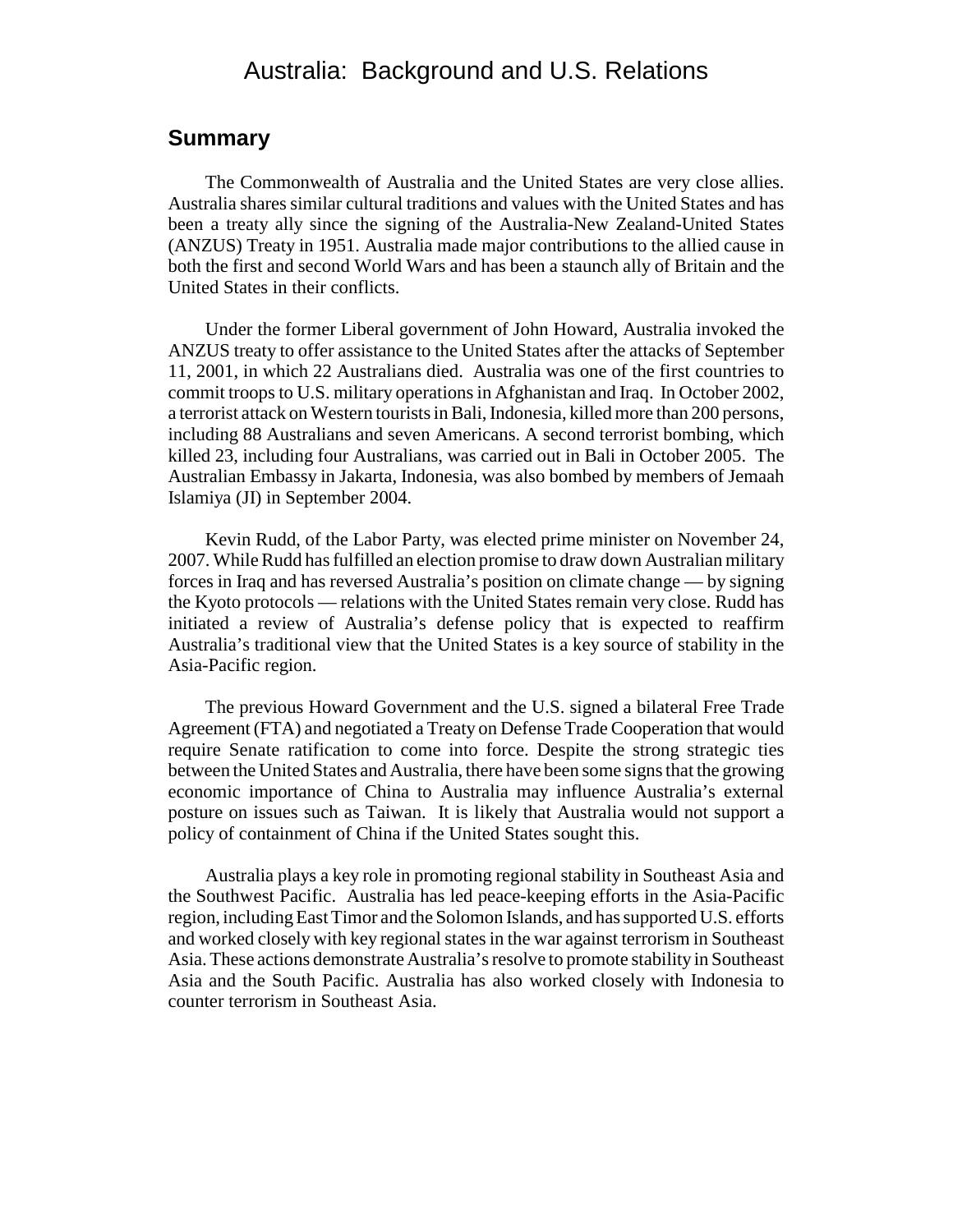# **Contents**

| <b>Background on Australia</b>            |  |  |
|-------------------------------------------|--|--|
|                                           |  |  |
|                                           |  |  |
|                                           |  |  |
|                                           |  |  |
|                                           |  |  |
|                                           |  |  |
|                                           |  |  |
|                                           |  |  |
|                                           |  |  |
|                                           |  |  |
|                                           |  |  |
|                                           |  |  |
| Rudd's Asia-Pacific Community Concept  15 |  |  |
|                                           |  |  |
|                                           |  |  |
|                                           |  |  |
|                                           |  |  |
|                                           |  |  |
|                                           |  |  |
|                                           |  |  |
|                                           |  |  |

# **List of Figures**

|--|--|--|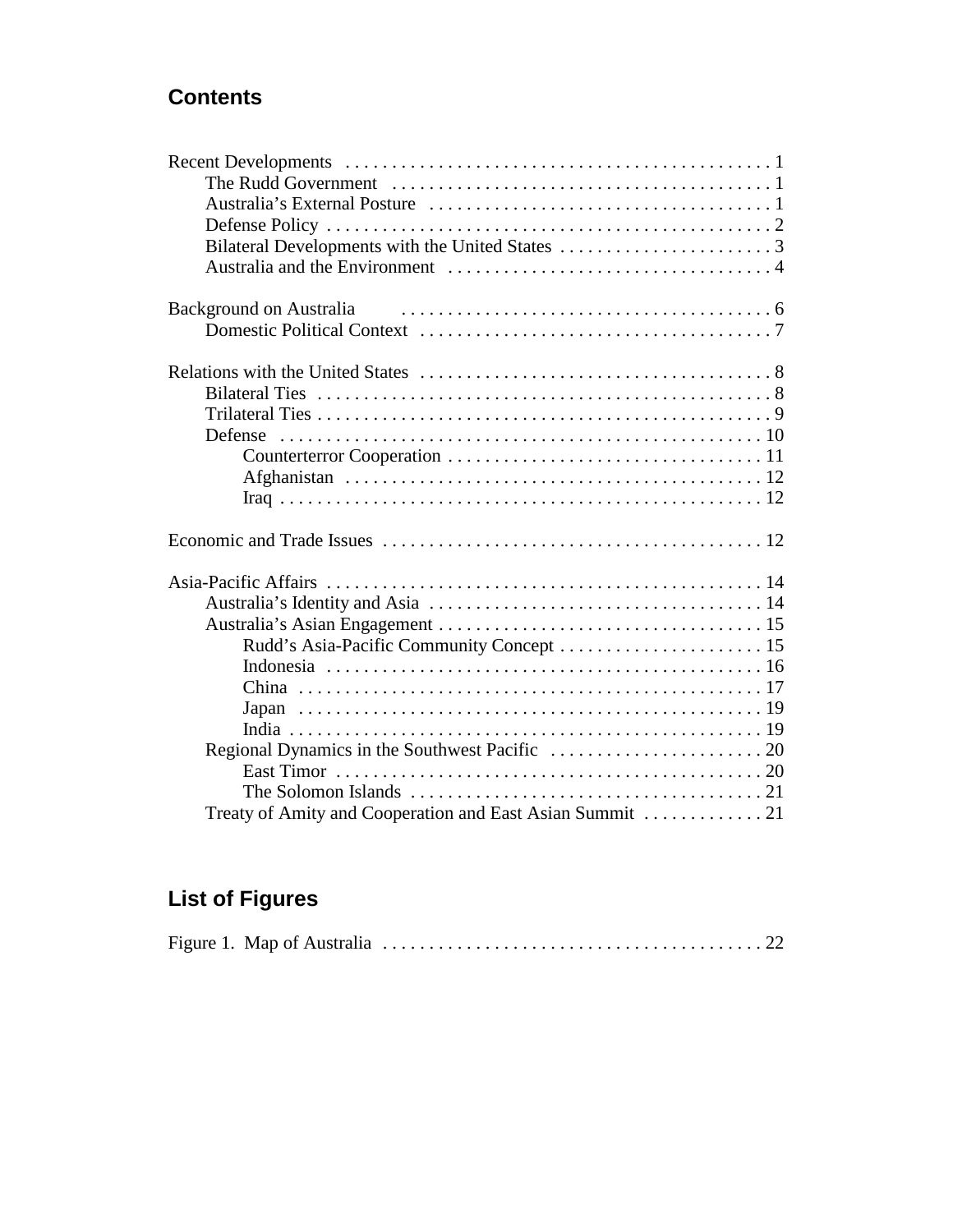# Australia: Background and U.S. Relations

## **Recent Developments**

#### **The Rudd Government**

In November 2007, Kevin Rudd was elected prime minister, ending former Prime Minister John Howard's term in office that began in March 1996. Prime Minister Rudd has reaffirmed Australia's and the Labor Party's commitment to its alliance relationship with the United States even as he has differed with the United States on Iraq and climate change. Rudd has moved to draw down Australian military forces in Iraq while Australian troops remain in Afghanistan. The Australian left has grown increasingly disillusioned with the war in Iraq and views U.S. foreign policy as increasingly unilateralist. U.S. policies on Iraq, Guantanamo Bay, and Abu Ghraib appear to have negatively affected the Australian public's perceptions of American power. Despite this, support for the ANZUS alliance with the United States remains strong among most Australians.

Minister for Defence Joel Fitzgibbon announced the commissioning of a new Defence White Paper for Australia on February 22, 2008. The white paper process will include a set of accompanying reviews and a community consultative process to underpin the white paper. The white paper is not expected until some time in the first half of 2009. Such a review could have significant implications for Australia's defense policy and procurement in the future.<sup>1</sup>

The fact that Rudd chose to visit the U.S. on his first visit abroad as the opposition leader, prior to becoming prime minister, signaled that, despite potential differences on Iraq and climate change, he views the U.S. strategic alliance to be of central importance to Australia. Rudd is generally viewed as part of the moderate element within the Labor party.<sup>2</sup> Rudd may take a very active role in foreign policy given his former career in the Department of Foreign Affairs and Trade. Rudd may also place relatively more emphasis on the United Nations than Howard did.

#### **Australia's External Posture**

During the 2007 election campaign, Rudd identified maintaining a strong alliance with the United States, engaging more fully with Asia, and seeking to play a more active role in the United Nations as the three pillars of Australian foreign

<sup>&</sup>lt;sup>1</sup> Cynthis Banham, "Rudd to Shake Up National Security," The Sydney Morning Herald, January 19, 2008.

<sup>2</sup> Greg Sheridan, "Alliance Safe with Labor," *The Australian*, April 21, 2007.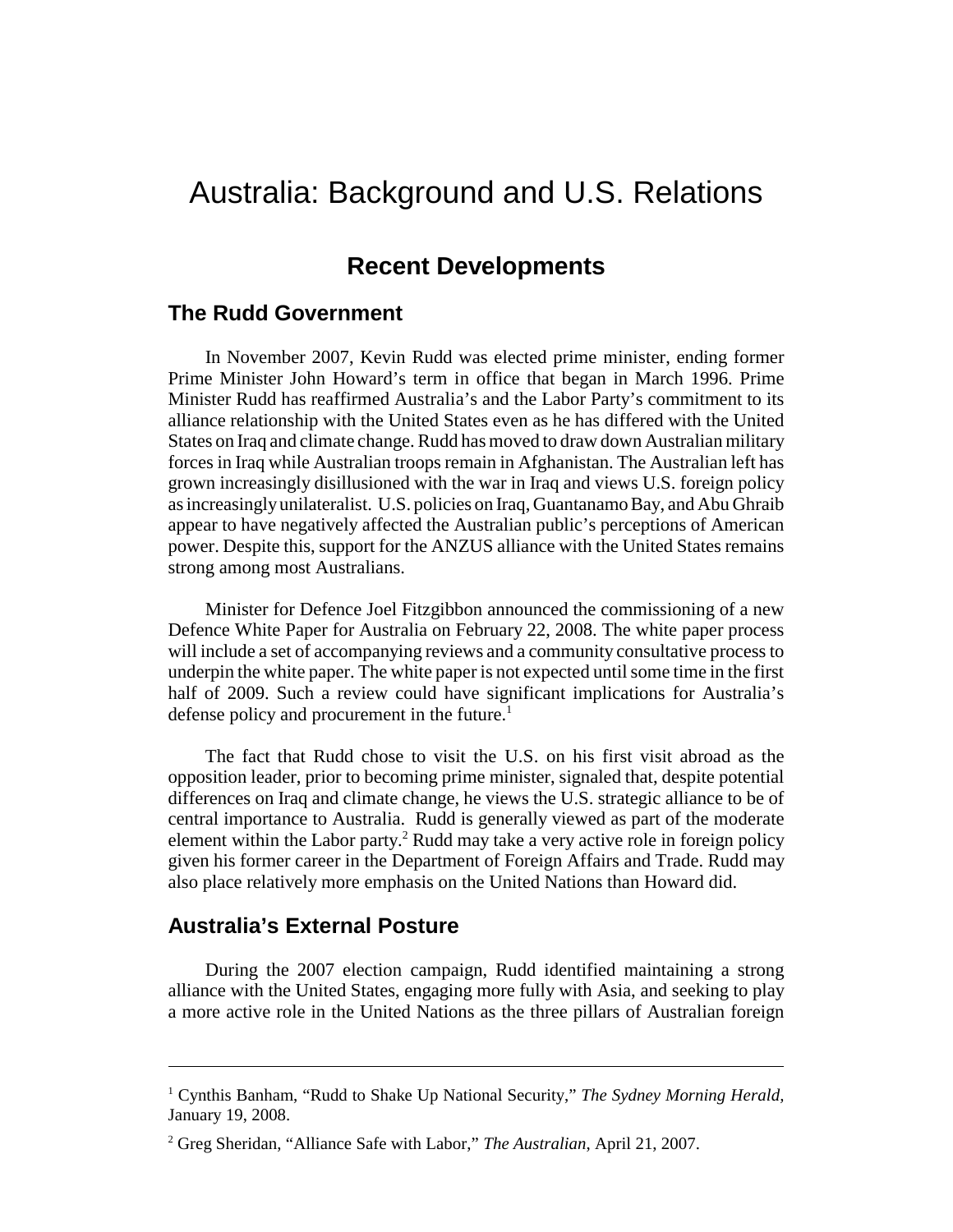policy.<sup>3</sup> Australia's Defence Update 2007, prepared under the previous government, appears to have changed Australia's policy emphasis on China's military buildup by identifying it as potentially leading to "misunderstanding and instability" in the region.<sup>4</sup> Some observers of Australian foreign policy have speculated that Australia increasingly will have a difficult time developing a robust trade relationship with China while at the same time continuing its close strategic and defense relationship with the United States. Former Australian Defence Minister Brendan Nelson traveled to Beijing in July 2007 to explain to the Chinese that the Defence Update, as well as growing trilateral ties between Australia, Japan, and the United States, did not mean that Australia in any way supports a policy of containment of China. Australia and Japan signed a Joint Declaration on Security Cooperation in March 2007.<sup>5</sup>

Subtle shifts in Australia's position relative to China may emerge under Rudd. He is expected to take a direct interest in Australia's foreign policy toward China. As a Mandarin speaker Rudd is well informed on China policy but will be conscious of not wishing to be perceived as too close to the Chinese by Australian voters or the United States. Rudd was posted to Beijing as a diplomat and worked as a consultant on China in the private sector. According to some observers, Rudd is seeking a balance through strong ties with both the United States and China.<sup>6</sup>

#### **Defense Policy**

Minister for Defence Joel Fitzgibbon announced in February 2008 that the Rudd government would fulfill an election promise and initiate a new Defence White Paper. Initiating such a review is not surprising given the turnover of government from the Liberal Party to the Labor Party. A Ministerial Advisory Panel has been formed to provide external advice consisting of Professor Ross Babbage, Major General Peter Abigail (ret.), and Dr. Mark Thompson.<sup>7</sup>

There has been a long standing debate in Australian defense planning circles over the relative emphasis on continental defense of Australia and the need to configure Australian forces to integrate with key allies in expeditionary operations — traditionally with Great Britain and, since the end of World War Two, the United States. Despite this debate, there has been much continuity in practice, especially with regard to support for Australia's commitments to the Australia-New Zealand-United States (ANZUS) alliance.

<sup>3</sup> Russell Trood, "Rudd Needs a Clearer Idea to Stem Growing Disarray," *The Australian,* July 4, 2008.

<sup>4</sup> W. Chong, "Aussie Warning on China's Military Growth," *Straits Times*, July 6, 2007.

<sup>&</sup>lt;sup>5</sup> Department of Foreign Affairs and Trade, Australia-Japan Joint Declaration on Security Cooperation, March 13, 2007.

<sup>6</sup> Dennis Shanahan, "One Man Band Rudd Risky as China's Mate," [http://www.theaustralian.news.com.au].

<sup>&</sup>lt;sup>7</sup> The Hon. Joel Fitzgibbon, MP and Minister for Defence, "New Defence White Paper," February 22, 2008.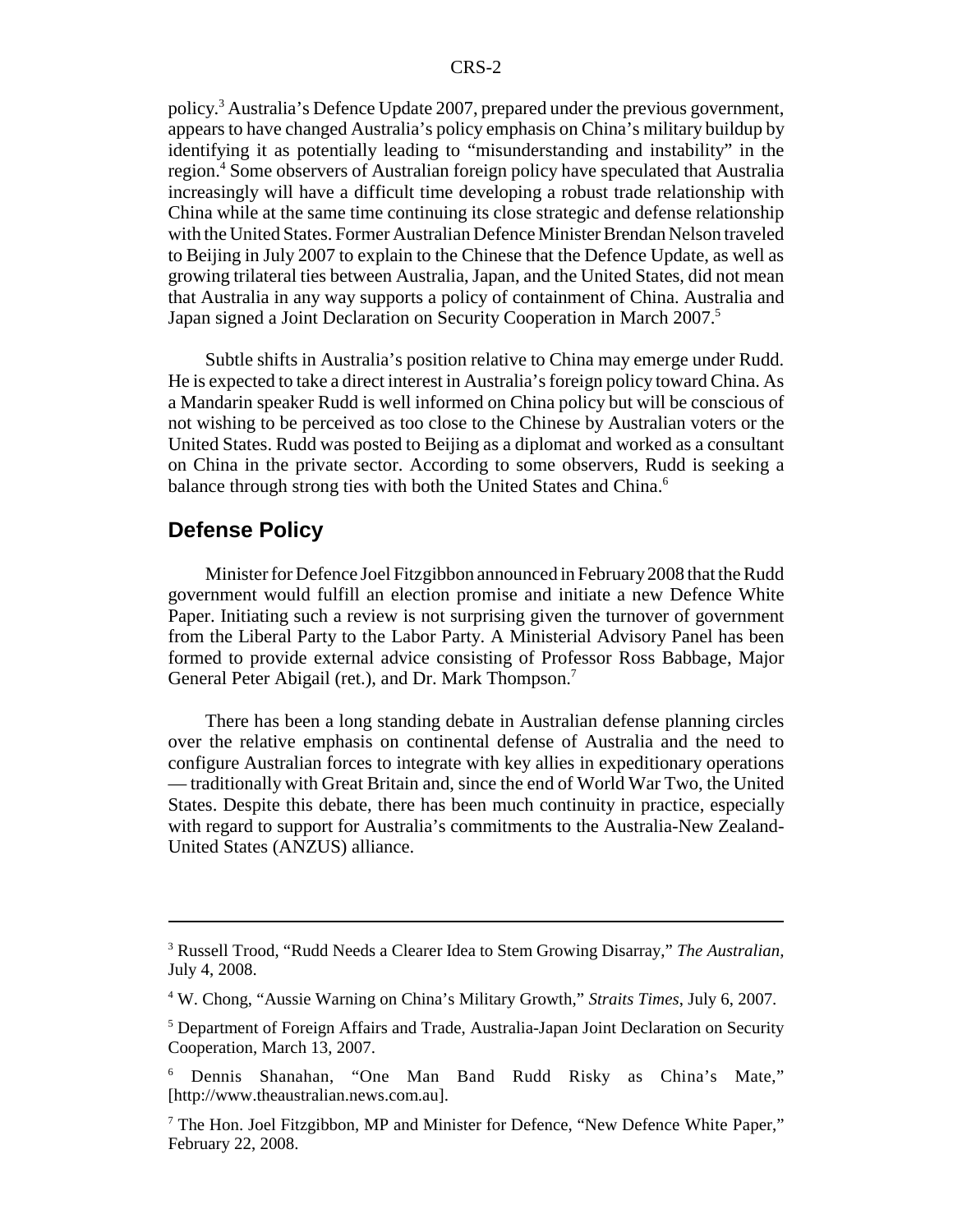Key analysts have speculated that the new Defense White Paper will emphasize the defense of Australia and the ability to lead regional operations. Other issues to be addressed may include contributions to coalition operations with the United States, particularly in the Asia-Pacific, and related interoperability issues. Efforts to curb terrorism and the evolving geopolitics of Northeast Asia will also likely receive emphasis in the document.<sup>8</sup>

Fitzgibbon has committed the government to maintain an annual real three percent increase in defense funding through 2018.<sup>9</sup> It is estimated that this increase will bring Australian defense expenditure up from 2% of GDP to 2.6%.<sup>10</sup> Fitzgibbon has reportedly stated that he believes Australia will go ahead with the \$16 billion purchase of the Joint Strike Fighter built by Lockheed Martin in Fort Worth, Texas.<sup>11</sup>

#### **Bilateral Developments with the United States**

Secretary of State Rice reaffirmed the close relationship between the United States and Australia during her July 2008 visit to Perth, Australia, where she noted that Australian military contributions in Afghanistan are "tremendously appreciated" and stated "there is no better friend for the United States than Australia."12 The close relationship with the Rudd government was similarly reaffirmed by Defense Secretary Gates during his February 2008 visit to Australia when he stated, "The bonds of unity that grew from our common heritage and have been strengthened on battlefields around the world are every bit as strong as they have ever been."13

The United States and Australia signed a Treaty on Defense Trade Cooperation in September 2007. This treaty is proposed at a time when the United States has found few friends willing to work as closely with it in its efforts to contain militant anti-Western Islamists as Australia has proven to be. The treaty with Australia would need to be ratified by the U.S. Senate to come into force.<sup>14</sup>

<sup>12</sup> U.S. State Department, "Rice with Aust. Foreign Minister Smith," July 25, 2008

<sup>8</sup> Richard Brabin Smith and Paul Dibb, "Now is the Time for Strategic Priorities," *The Australian,* June 7, 2008. For more detailed discussion of the White Paper see Hugh White, "The New Defence White Paper: Why We Need It and What It Needs to Do," *Lowy Institute*, Sydney, April 2008.

<sup>9</sup> "Fitzgibbon Says Hes Committed to Defence Funding," *Australian Associated Press,* July 8, 2008.

<sup>&</sup>lt;sup>10</sup> J. Irvine, "Treasury Warns on Military Spending," *The Sydney Morning Herald*, July 7, 2008.

<sup>11 &</sup>quot;Fitzgibbon Says JSF Most Likely the Fighter for Australia," *Australian Associated Press,* July 11, 2008.

<sup>&</sup>lt;sup>13</sup> States News Service, "Joint Press Conference with Secretary of Defense Robert Gates, Australian Minister of Foreign Affairs Stephen Smith, and Australian Defense Minister Joel Fitzgibbon, States News Service, February 23, 2008.

<sup>14</sup> For more information see CRS Report RS22772, *The U.S.-Australia Treaty on Defense Trade Cooperation,* by Bruce Vaughn.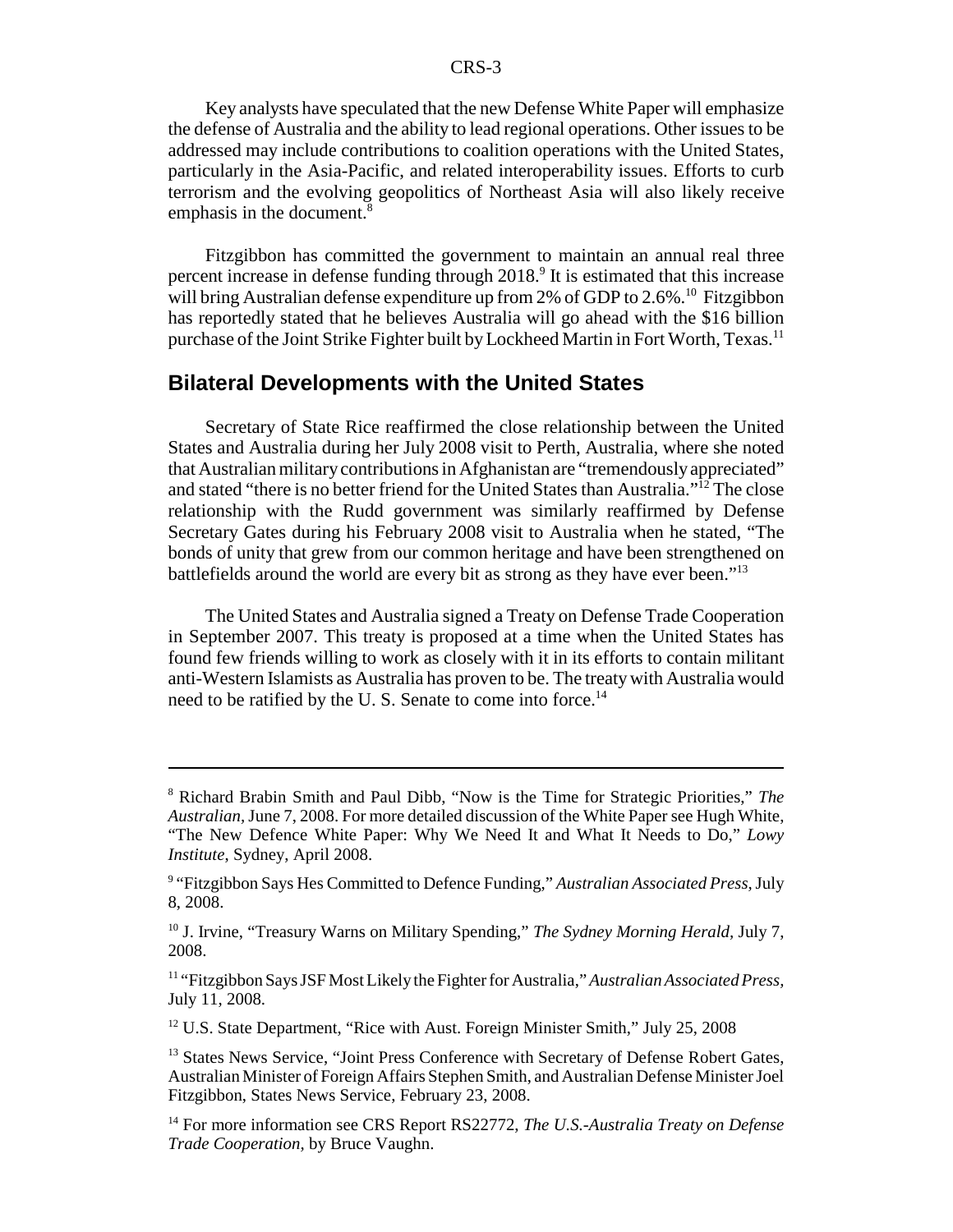#### **Australia and the Environment**

Drought in some areas and flooding in other parts of Australia have brought increased focus on the environment by the Australian electorate. The Australian Commonwealth Scientific and Industrial Research Organization (CSIRO) has predicted that new weather patterns will mean that parts of eastern Australia, where most Australians live, will receive only 40% of their past average annual rainfall by 2070.15 Labor's more proactive stance on environmental issues may have helped Rudd win the last election. One of Rudd's first actions as Prime Minister was to sign the Kyoto Protocol.

Australian Minister for Climate Change and Water, Senator Penny Wong, released the Australian Government's Green Paper on a Carbon Pollution Reduction Scheme on July 16, 2008. In releasing the paper, Minister Wong pointed out that Australia is one of the world's hottest and driest places and that Australian agriculture and water supplies are threatened by climate change. The scheme involves emissions trading with government-set limits on how much carbon pollution industry can produce. The government intends on implementing the scheme in 2010.<sup>16</sup>

A key challenge for Australia in implementing the scheme will be addressing Australia's use of coal. Australia has extensive reserves of coal and is thought to have a 200-year supply. Approximately 83% of Australian power comes from coal. This dependence has made Australians some of the highest emitters of carbon on a per capita basis. Australian coal exports are expected to increase by a third over the next five years. This has led some to view Australia as exporting its problem even if it achieves its goal of reducing its own emissions by  $60\%$  from 2000 levels.<sup>17</sup>

Soon after taking office the Rudd government indicated that it was considering using naval vessels to track Japanese whaling vessels near Australian waters in order to collect evidence possibly to make a case against Japan's whaling in the International Court of Justice. The Japanese whaling fleet reportedly intended on killing some  $1,000$  whales, including 50 humpback whales.<sup>18</sup> This pressure on whaling issues with Japan was a departure from the policy orientation of the previous Howard Government that signed a security agreement with Japan in 2007. Developing positive relations with Japan is a priority of the Rudd government despite differences over whaling.

<sup>15</sup> John Vidal, "Australia Suffers Worst Drought in 1,000 Years," *The Guardian,* November 8, 2006.

<sup>&</sup>lt;sup>16</sup> Senator Penny Wong, Minister for Climate Change and Water, Green Paper on Cardon Pollution Reduction Scheme Released, July 16, 2008.

<sup>17 &</sup>quot;Greens and the Black Stuff," *The Economist,* July 26, 2008.

<sup>18</sup> Ross Peake, "Cabinet to Focus on Military, Whaling," *The Canberra Times,* December 17, 2007.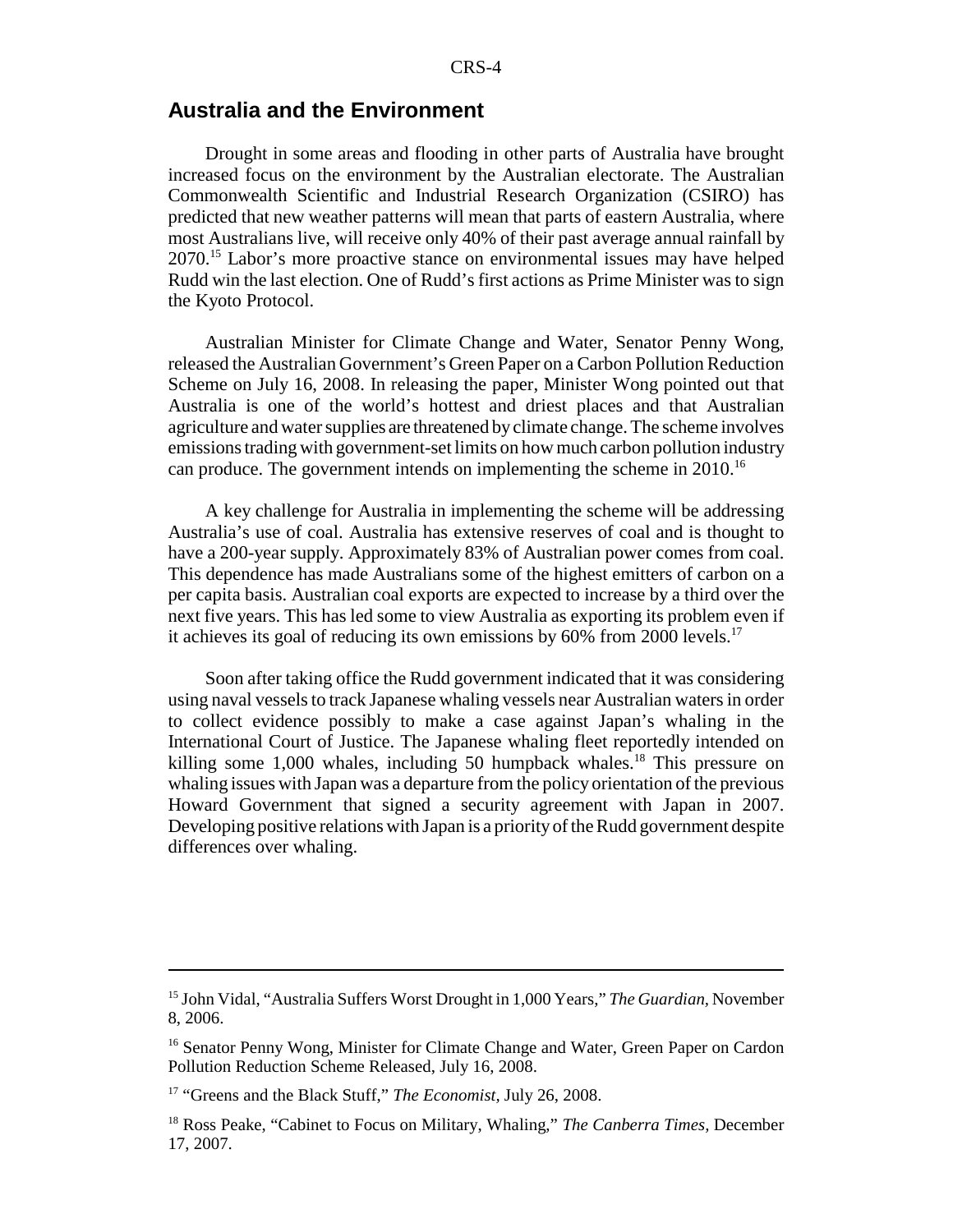# **Background on Australia**

Australia was first inhabited from 40,000 to 60,000 years ago. The Aboriginal people of Australia are the world's oldest continuous culture. Today, they account for only about 1% of Australia's total population. While the Aboriginal population were huntergatherers, they developed a complex "dream time" culture, a spiritual culture focusing on connections to ancestors and the Australian landscape. Captain James Cook claimed Australia for Britain in 1770, and in 1788 the first European settlement, largely made up of convicts, was established at Sydney, New South Wales. Australia evolved into a pastoral settler society based on sheep and wool with the increasing importance of minerals following the gold rush beginning in 1851.



While the majority of Australians have British or Irish ancestry, Australia's immigrants also came from elsewhere in Europe particularly after World War II.<sup>19</sup> Today, Australian immigration is increasingly from Asia, with Asians accounting for approximately 7% of the population. Despite the centrality of the "bush" or the "outback" to the national myth, Australia has evolved into a very urbanized society with only 15% living in rural areas. Australia made major contributions to the allied cause in both the first and second World Wars and has been a staunch ally of Britain and the United States in their conflicts abroad.

Australia is slightly smaller than the contiguous lower 48 United States and has a population of some 21 million. Australia's main export partners are China, Japan, South Korea, the United States, and New Zealand. Australia's main exports are coal, iron ore, gold, crude petroleum, and bovine meat. While some 72% of GDP is derived from the services sector, 52% of exports come from mining and agriculture, which together account for 8% of GDP.<sup>20</sup>

Australia is an independent nation within the British Commonwealth. The Head of State is Queen Elizabeth, who is represented by the Governor General, Major General (ret.) Michael Jeffery. In practice, power is held by the Prime Minister and

<sup>&</sup>lt;sup>19</sup> In 1947, 89.7% of Australia's population was Anglo-Celtic. By 1988 this had dropped to 74.6%. Department of Immigration and Citizenship, "National Agenda for a Multi-cultural Australia," [http://www.immi.gov]

<sup>&</sup>lt;sup>20</sup> "Background Note: Australia," Bureau of East Asian and Pacific Affairs, Department of State, July 2007.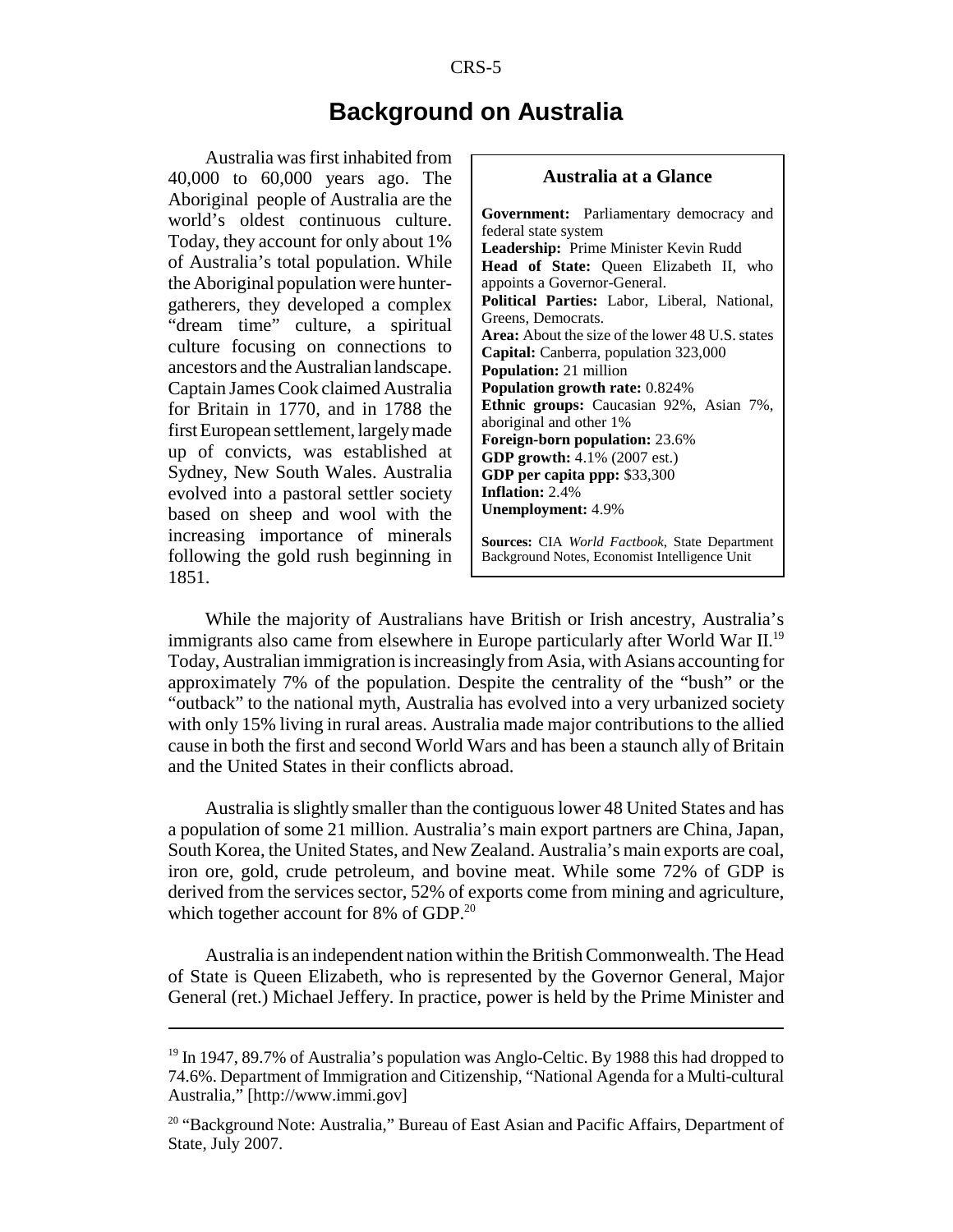Cabinet, who are elected members of Parliament. Australia has a bicameral parliament composed of a House of Representatives, with 150 members elected by popular preferential ballot, and a Senate, with 76 members. Twelve Senators from each of the six states are elected for six year terms of office. The two territories have two senators each who are elected for three year terms. Parliamentary elections are called by the government but must be held at least once every three years. Voting is mandatory in Australia.<sup>21</sup> The Liberal-National Party coalition and the Labor Party are the two main political forces in Australia.<sup>22</sup> There is a growing Republican movement in Australia that supports breaking with the crown.

Australia has for some time been undergoing a national identity debate related to its relationships with Asia, in which it is geographically situated, and with Britain, the United States, and Europe, with which it has deep cultural and historical linkages. Australian trade interests are increasingly focused on Asia, and in particular China, while its key strategic relationship is with the United States. $^{23}$ 

## **Domestic Political Context**

Labor Party leader Kevin Rudd's November 24, 2007 electoral victory over former Prime Minister John Howard, who lost his own parliamentary seat representing Bennelong, marks a significant shift away from the Liberal Partydominated government that has ruled Australia since 1996. Former Defence Minister Brendan Nelson replaced Howard as leader of the Liberal-National Party Coalition. As Opposition Leader, Nelson has not presented a strong challenge to Rudd. According to a recent poll, only 13% of Australians favor Nelson, as opposed to 68% who favor Rudd. The next federal elections do not have to be held until  $2010<sup>24</sup>$  The most dramatic political decision brought about by the election thus far is Australia's policy reversal on climate change. Rudd has signed the Kyoto Protocol on Climate Change and stated that he wants Australia to be a leader on climate change policy.25 Rudd is also expected to change labor policies brought into force by the previous Howard government.

<sup>&</sup>lt;sup>21</sup> "Background Note: Australia," Bureau of East Asian and Pacific Affairs, Department of State, July 2007.

<sup>&</sup>lt;sup>22</sup> U.S. Department of State, "Background Note: Australia," December, 2004, and Central Intelligence Agency, "World Factbook, Australia," June, 2005.

<sup>23</sup> For a history of the evolution of Australia's external relations see David Lee, *Australia and the World in the Twentieth Century* (Melbourne: Circa Publishers, 2006).

<sup>24 &</sup>quot;Country Report Australia," *The Economist Intelligence Unit*, July 2008.

<sup>25 &</sup>quot;Australia to be 'Climate Bridge'," *BBC News,* December 6, 2007.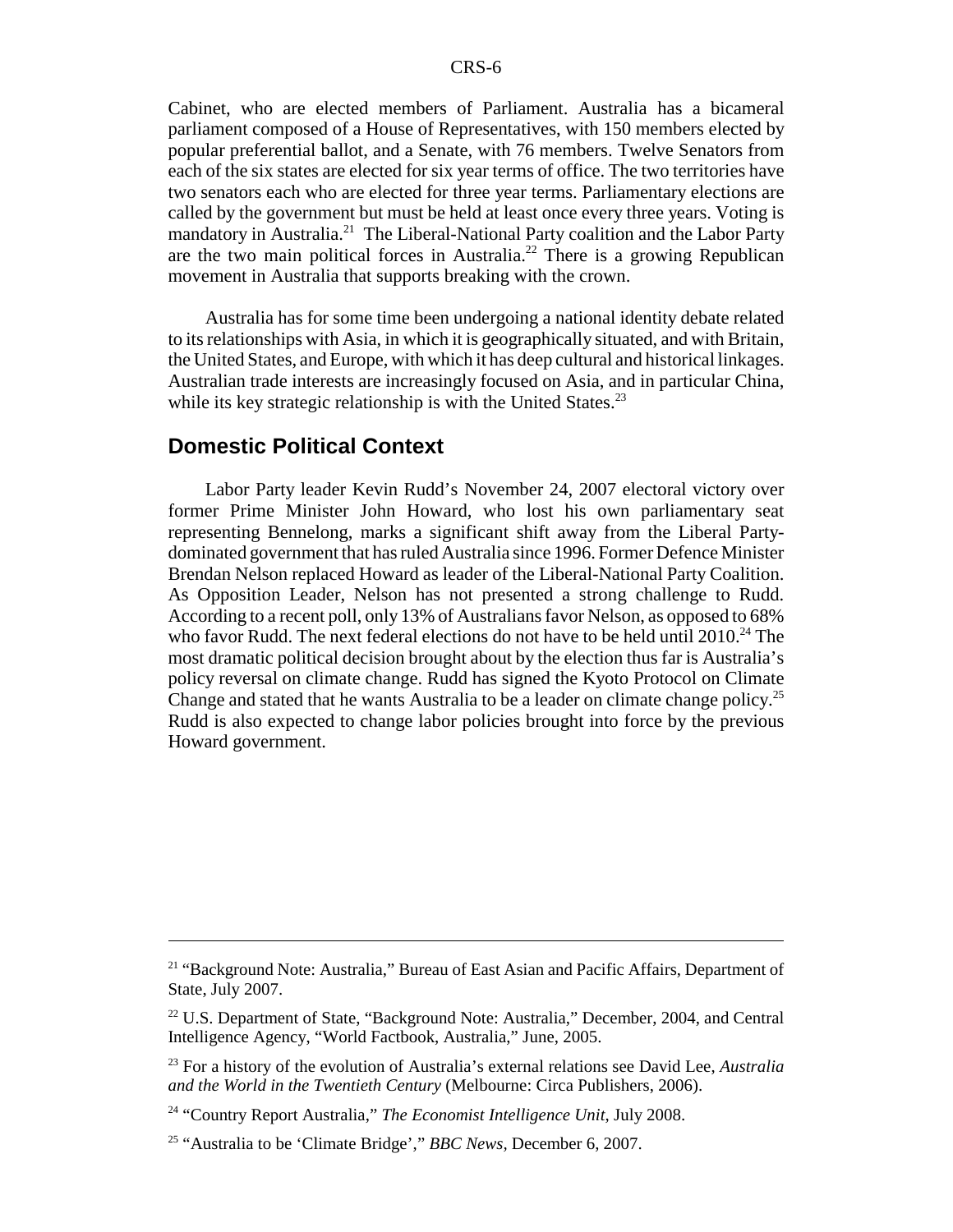# **Relations with the United States**

### **Bilateral Ties**

The Commonwealth of Australia and the United States are very close allies. Australia shares similar cultural traditions and values with the United States and has been a treaty ally of the United States since the signing of the Australia-New Zealand-United States (ANZUS) Treaty in 1951. Australia has been a strong partner in the global war against terror and its citizens have been the victims of several terrorist attacks. Australia invoked the ANZUS treaty to offer assistance to the United States after the attacks of September 11, 2001, in which 22 Australians were among the dead. Australia was one of the first countries to commit troops to U.S. military operations in Afghanistan and Iraq.

Under former Prime Minister John Howard, the Australian government demonstrated a strong commitment to its alliance with the United States through its contribution of combat troops, including special forces, to Afghanistan and Iraq. Under the leadership of Howard and President Bush, the United States and Australia strengthened at the government-to-government level an already very close relationship between two long-term allies. Shared perspectives on the war against militant Islamists also enhanced this close relationship.

Public attitudes in Australia diverged from the close government-to-government relations under the former Prime Minister. Australians' negative perceptions of President Bush and his policies have adversely affected Australia's perception of the United States. That said, these negative impressions have yet to harm Australians' positive perceptions of their bilateral alliance with the United States.<sup>26</sup> Prime Minister Rudd's government has clearly articulated that it wishes to maintain strong ties with the United States and that it views American engagement in the Asia-Pacific as key to maintaining regional security.<sup>27</sup>

The United States continues to view the bilateral relationship with Australia as one of its closest relationships. Vice President Cheney stated during his February 2007 visit to Australia that "Australians and Americans ... respect and like each other ... never before has our alliance been stronger."28 Rudd has declared his "passionate" and "rock solid" support of the alliance.<sup>29</sup> President Bush also reaffirmed the strength of the alliance when in Sydney in September 2007.30

<sup>&</sup>lt;sup>26</sup> Tim Johnson, "Australians are Split Over the U.S. Poll Finds Many Worried by America's Political Direction," *The New York Times,* December 10, 2007.

 $27$  "Redrawing the US Alliance, The Rudd Government will Maintain Strong Ties," *Canberra Times,* December 8, 2007.

<sup>&</sup>lt;sup>28</sup> "Vice President's Remarks with Australian Prime Minister John Howard," Sydney, U.S. Department of State, February 24, 2007.

<sup>29</sup> Ralph Cossa, "U.S. - Australia Still Mates," *PacNet,* December 17, 2008.

<sup>&</sup>lt;sup>30</sup> President Bush and Australian Prime Minister Howard Discuss U.S.-Australia Defense (continued...)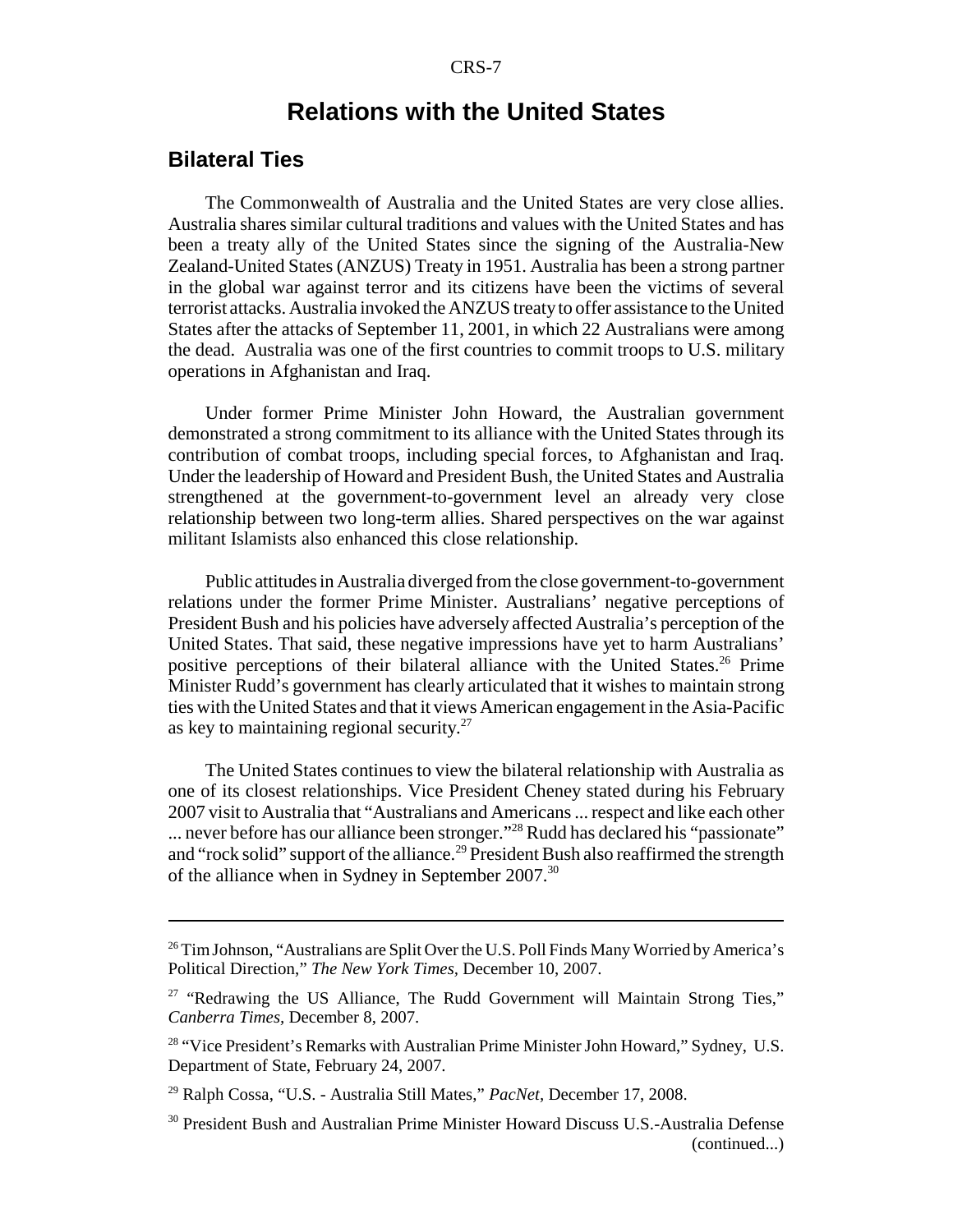Bilateral relations across the political spectrum have not always been close. The former leader of the opposition Labor Party, Mark Latham, was criticized by the former Howard Government in the lead-up to the 2004 election for describing President Bush in unfavorable terms and for his intent to withdraw Australian troops from Iraq if elected. In response to Latham's proposed policy, President Bush stated that it would be a "disastrous decision" that would "dispirit those who love freedom in Iraq and embolden the enemies who believe they can shake our will."<sup>31</sup> Many on the left of the Labor party also opposed a free trade agreement (FTA) with the United States.<sup>32</sup> The exchange between Latham and Bush made the ANZUS alliance an election issue in Australia in 2004. Former Deputy Secretary of State Richard Armitage's criticism of Labor's earlier policy on Iraq led former Labor Prime Minister Paul Keating to urge the United States to stay out of Australian elections.

#### **Trilateral Ties**

The United States, Japan, and Australia initiated a trilateral security dialogue in 2002. China, the Korean Peninsula, and the war against terror all provide an impetus for security collaboration between these three partners.<sup>33</sup> In May 2005, Secretary of State Rice stated that the dialogue would "intensify" and be elevated to the Ministerial level and would discuss a broad range of regional and global security issues.34 The announcement came a short time after a series of anti-Japanese demonstrations in China marked a deterioration in the bilateral relationship between Japan and China. The announcement also came soon after Australia had sent a contingent of 450 soldiers to Iraq to protect a group of Japanese engineers based in southern Iraq. Then-Prime Minister Howard stated that "working alongside and in partnership with a close regional ally and partner such as Japan is very important from Australia's point of view."35 Commentary speculated that the deployment had as much to do with bolstering ties with Japan as it did with Iraq.<sup>36</sup> Australia's 2007 Defence Update described Japan as Australia's closest ally in the region.<sup>37</sup>

At the time of the announcement of the elevated trilateral security dialogue there was much speculation that China was to be the central focus of the dialogue. It was reported that "a resurgent China and recalcitrant North Korea" were key issues to be

 $30$  (...continued)

Trade Cooperation Treaty in Joint Press Availability, Office of the Press Secretary, The White House, September 4, 2007.

<sup>31 &</sup>quot;Australia: Friendly Fire," *Far Eastern Economic Review*, July 15, 2004.

<sup>32</sup> Mark Davis, "Latham Faces Party Showdown on FTA," *Financial Review,* July 21, 2005.

<sup>33</sup> A. Searle and I. Kamae, "Anchoring Trilateralism: Can Australia-Japan-US Security Relations Work," *Australian Journal of International Affairs,* December, 2004.

<sup>34 &</sup>quot;US Security Talks with Australia, Japan to Intensify," *US Fed News,* May 4, 2005.

<sup>&</sup>lt;sup>35</sup> Prime Minister Howard as quoted in "Australia Commits More Troops in Iraq to Safeguard Japanese Forces," *Radio Australia* transcript, February 22, 2005.

<sup>&</sup>lt;sup>36</sup> Dan Blumenthal, "Strengthening the U.S.-Australian Alliance: Progress and Pitfalls," American Enterprise Institute, April/May, 2005.

<sup>37</sup> W. Chong, "Aussie Warning on China's Military Growth," *Straits Times*, July 6, 2007.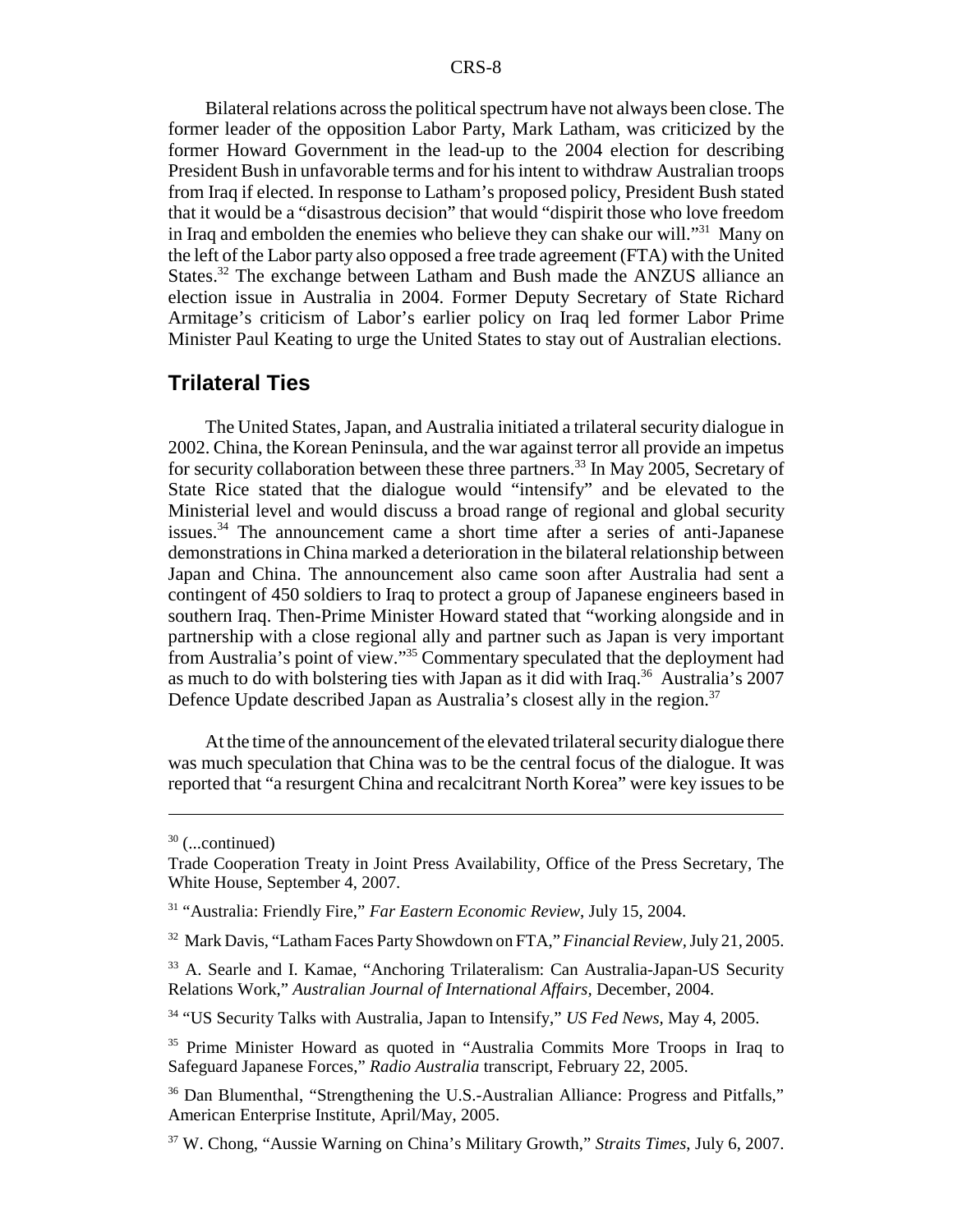discussed.38 Nuclear weapons proliferation is also thought to be part of the group's agenda.39 It was also reported that the move could "revive Chinese concerns about containment by potential strategic competitors." Australia, the United States, Japan, and India formed a core group during the relief effort in the wake of the December 2004 tsunami. One interpretation of the reason Australia and Japan would wish to upgrade the trilateral security dialogue is that there is uncertainty over whether China's rise will generate a more prosperous and stable East Asia or whether China will seek to use East Asian regionalism to exclude the United States, which neither Australia nor Japan would wish to see.<sup>40</sup>

Dr. Rice stated in the lead-up to a 2006 meeting with Australian counterparts that, "I think all of us in the region, particularly those who are longstanding allies, have a joint responsibility and obligation to try and produce conditions in which the rise of China will be a positive force in international politics, not a negative force." Some Australian strategic commentators were concerned that statements by the Secretary of State that portrayed the Trilateral Security Dialogue as directed at containing China may provoke China into a more aggressive posture.<sup>41</sup> Many in Australia value Australia's lucrative trade relationship with China even as they look to the United States as Australia's overwhelmingly most important strategic ally.

#### **Defense**

Australia did much to augment its defense capabilities under Howard's leadership, including a 47% real increase in defense spending under his watch.<sup>42</sup> The 2007 defense budget represents a 10.6% increase over 2006. Howard committed his government to a 3% annual real increase in defense spending out to the year 2016. Prime Minister Rudd has similarly pledged support for robust defense expenditures. Keeping the United States engaged in Asia has been a key foreign policy objective of Australia and one that continues to enjoy broad political support.

The annual trilateral ANZUS meeting has been replaced by the Australian-U.S. Ministerial consultations (AUSMIN). The AUSMIN consultations are a key aspect of the now defacto bilateral alliance relationship under what was a trilateral Australia-New Zealand-United States (ANZUS) alliance. Differences over New Zealand's nuclear policies in the mid 1980s led New Zealand to be de facto excluded from the alliance. The 2008 AUSMIN meeting focused on issues such as the need to work together to promote regional prosperity and security, to increase broad-based engagement with Indonesia, and to encourage China to adopt a transparent approach

<sup>38</sup> Geoff Elliott, "China and North Korea Focus of New US Security Talks," *The Australian,* May 6, 2005.

<sup>39 &</sup>quot;Rice Downer Agree on trilateral Strategic Talks with Japan," *Asian Political News,* May 9, 2005.

<sup>40 &</sup>quot;Three Against One," S*outh China Morning Post*, May 11, 2005.

<sup>41 &</sup>quot;Rice to Make First Visit as Secretary of State," *Australian Associated Press,* March 14, 2006.

<sup>&</sup>lt;sup>42</sup> The Honorable Brendan Nelson, Minister for Defense, "Defence Update 2007 -Protecting Our People, Interests, and Values," July 5, 2007.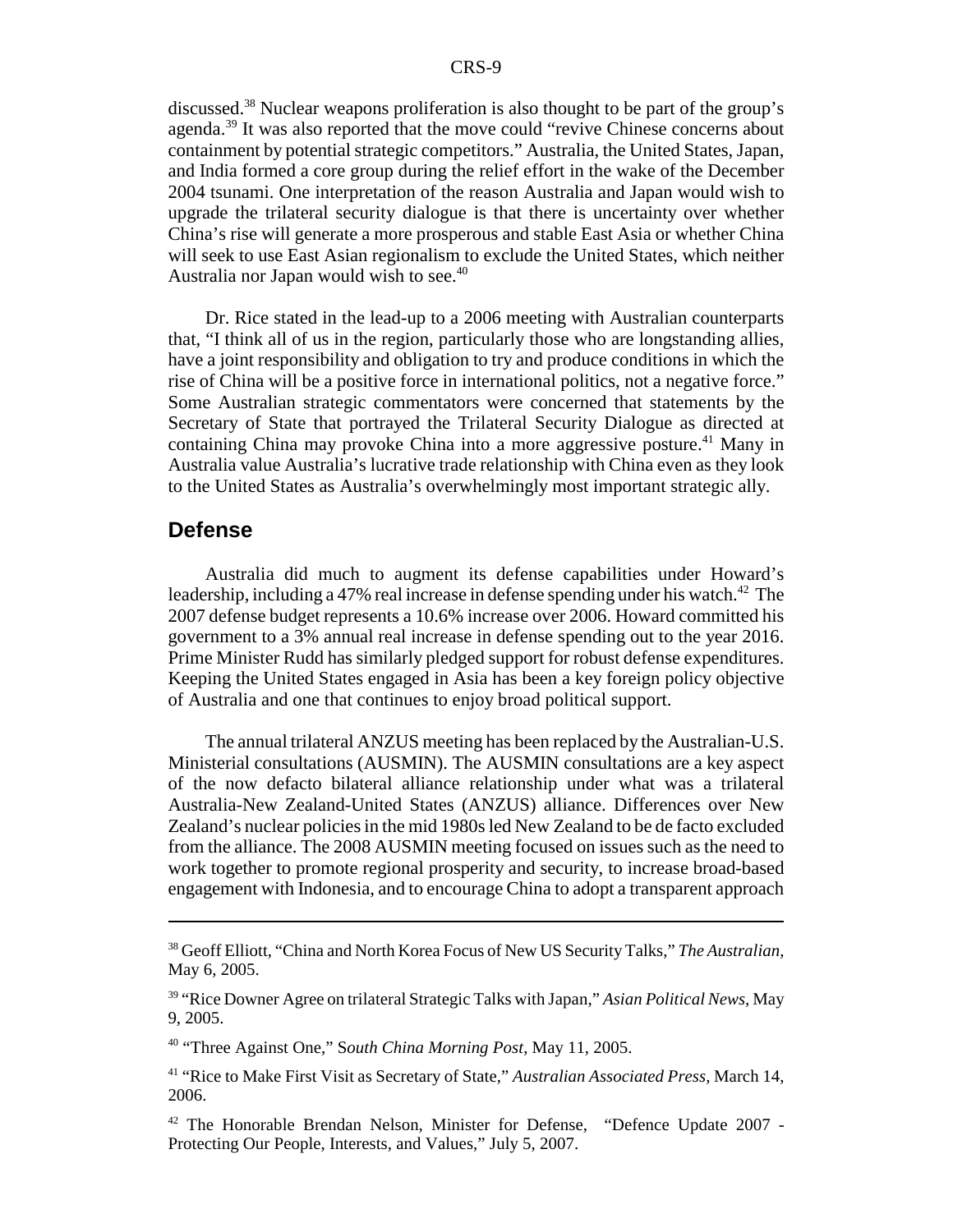to its military modernization. The meeting also noted the further deepening of bilateral defense cooperation through the earlier signing of the U.S.-Australia Treaty on Defense Trade Cooperation.<sup>43</sup> The two countries cooperate extensively in the area of intelligence and operate early warning and intelligence joint facilities at Pine Gap and Nurrungar.<sup>44</sup> The decision to work with the U.S. on missile defense is part of a larger decision by Australia to continue a close connection with U.S. military strategy and operations.

In recent years, defense policy makers in Australia have asked if the traditional underpinnings of Australian defense planning and capability development — defense of Australia, operations in the region and coalition warfare — "still provide a sufficiently firm but flexible foundation for planning and capability development, particularly when addressing today's threats."<sup>45</sup> Australia has sought to configure its defense force for both continental defense and manoeuver warfare.<sup>46</sup> Australia's evolving strategy increasingly takes a global as well as regional view of threats to Australia. As a result, Australia is placing increasing importance on forces that are suitable for joint operations and expeditionary warfare at locations distant from Australia, such as Iraq and Afghanistan, as well as regional deployments in East Timor and the Solomon Islands. Australia has a close arms procurement relationship with the United States. $47$ 

**Counterterror Cooperation.** Australia was the first country to offer its armed services to the International Coalition Against Terrorism (ICAT) and has sent rotations of special forces troops plus regular troops to Afghanistan. The former Howard government supported the United States in Iraq by sending about 2,000 defense personnel, F/A-18, P-3 and C-130 aircraft, two *ANZAC* Frigates, and a special forces task group.<sup>48</sup> Australia has also joined the U.S.-sponsored Proliferation Security Initiative (PSI). The PSI's aim is to interdict aircraft and ships that could be carrying weapons of mass destruction, missiles, or drugs. This staunch support stems from Australia's desire to support its treaty ally and from a shared perspective on Islamist extremist violence.

On October 12, 2002, two bombs decimated two crowded nightclubs full of foreign tourists in Bali, Indonesia, killing more than 200 foreigners and Indonesians and injuring over 300. There were 88 Australians among the dead and seven Americans. Indonesian officials attributed the bombing to the militant Islamic

<sup>43 &</sup>quot;Australia-United States Ministerial Consultations, 2008 Joint Communique," [http://www.dfat.gov.au].

<sup>44</sup> For a more detailed discussion of the Australia-U.S. defense relationship see Thomas Durrell-Young, "The Nuanced Australia-U.S. Defense Relationship," Woodrow Wilson International Center for Scholars, Asia Program, June 1, 2005.

<sup>45</sup> Ministry of Defense, *Australia's National Security: A Defense Update* (Canberra: Commonwealth of Australia, 2003).

<sup>46</sup> Paul Monk, "Revolution in Defence," *The Financial Review*, July 8, 2005.

<sup>47 &</sup>quot;US Calls on Canberra to Play Role Outside Asia-Pacific," *Australia Radio,* Australian Broadcasting Corporation, February 7, 2006.

<sup>48 &</sup>quot;Operation Falconer,"Australian Department of Defense, [http://www.defence.gov.au].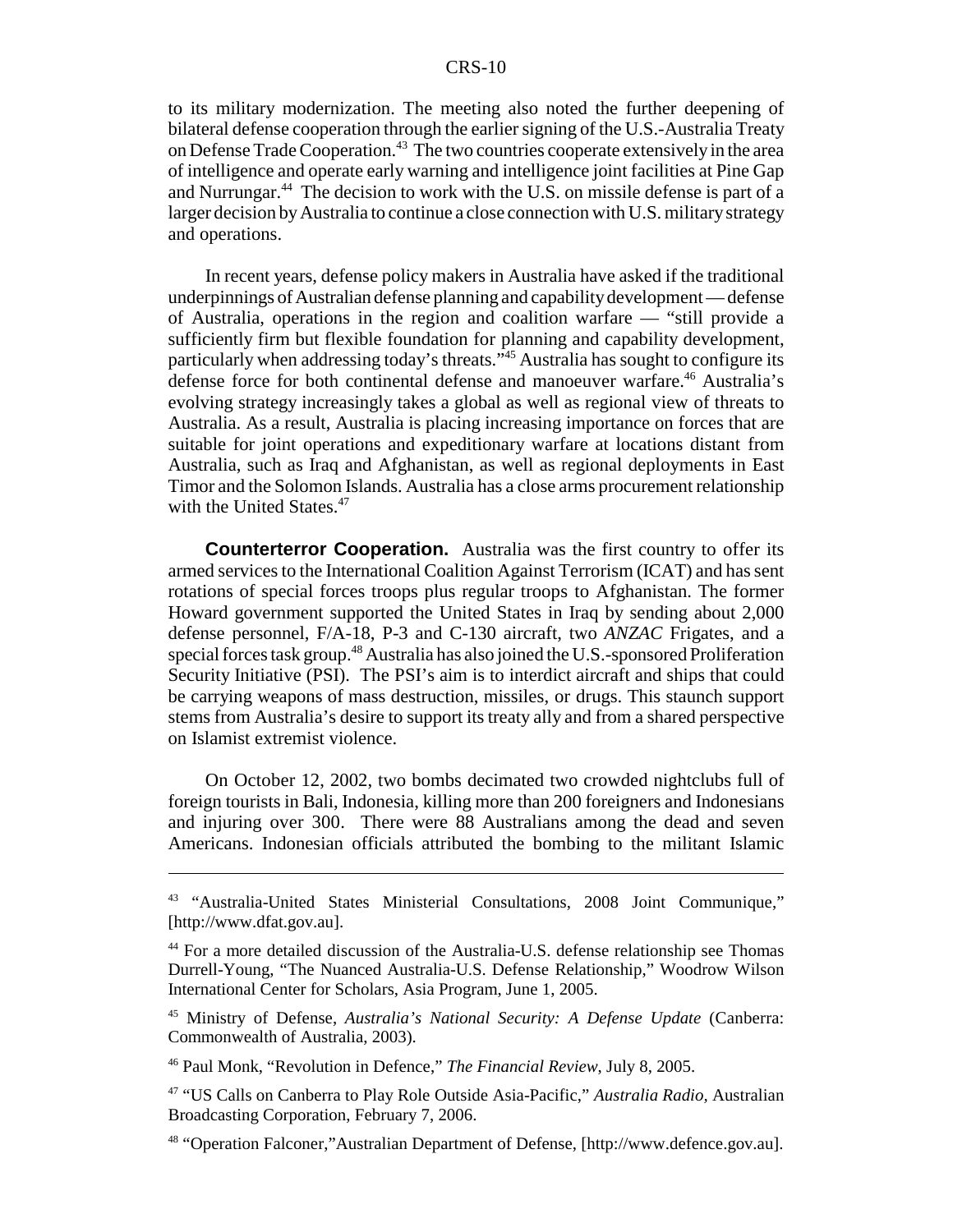network Jemaah Islamiya (JI), which has links to Al Qaeda. JI also carried out an attack against the Australian Embassy in Jakarta in September 2004 and a second attack in Bali in October 2005. Some within JI have reportedly set as their goal the establishment of an Islamic state that encompasses Indonesia, Malaysia, the Southern Philippines, and Northern Australia. Australian and Indonesian counterterror cooperation has improved as a result of cooperation on the investigation into the Bali blasts. Australia has signed anti-terrorism pacts with a number of its Southeast Asian neighbors. It also provides counterterror support to the Pacific Island Forum Secretariat.<sup>49</sup> (For further discussion of Australia's role in the war against terror, see CRS Report RL31672, *Terrorism in Southeast Asia,* coordinated by Bruce Vaughn.)

**Afghanistan.** The new Labor government's Defence Minister Joel Fitzgibbon has stated that "we are winning the battles and not the war" in Afghanistan. Australia has indicated that new tactics are needed to bring stability and has called on NATO countries to increase their commitment to Afghanistan. Australia has approximately 1,000 troops stationed in Afghanistan, mostly in Oruzgan Province.50

**Iraq.** Prime Minister Rudd has long stated that he intends to draw down Australian combat troops in Iraq.<sup>51</sup> Although Australia has provided combat support to U.S. operations in Iraq and Afghanistan since the beginning of U.S. involvement in these conflicts, it is now shifting emphasis away from Iraq. Australian Defence Minister Fitzgibbon recently explained Australia's decision to reduce its military commitment to Iraq by stating that its obligations had

... left us with insufficient ability to deal with contingencies in our own immediate region, where we need to be constantly in readiness to deal with issues which may arise among the fragile states of the South Pacific — the so called arc of instability.52

Although Australia will leave P-3 Orion aircraft and an Australian frigate in the Persian Gulf, the drawdown of its military commitment marks a shift in policy emphasis away from Iraq.

# **Economic and Trade Issues**

According to some observers, Australia's economic strategy can be described as a mix of both Asian regionalism, in which China is increasingly assuming a prominent role, and globalism.<sup>53</sup> Australia has prospered in recent years due to a

<sup>49</sup> Minister for Foreign Affairs Downer, "Counter-Terrorism Package," March 7, 2003.

<sup>50</sup> Patrick Walters, "We're Losing the War in Afghanistan," *The Australian,* December 17, 2007.

<sup>51 &</sup>quot;Australia Warns of NATO Failure in Afghanistan," *Voice of America,* December 17, 2007.

<sup>52 &</sup>quot;Troops Needed in Our Region," *Sydney Morning Herald,* July 16, 2008.

<sup>53</sup> Michael Evans, "US-Australia Relations in Asia," Woodrow Wilson Center Asia Seminar, (continued...)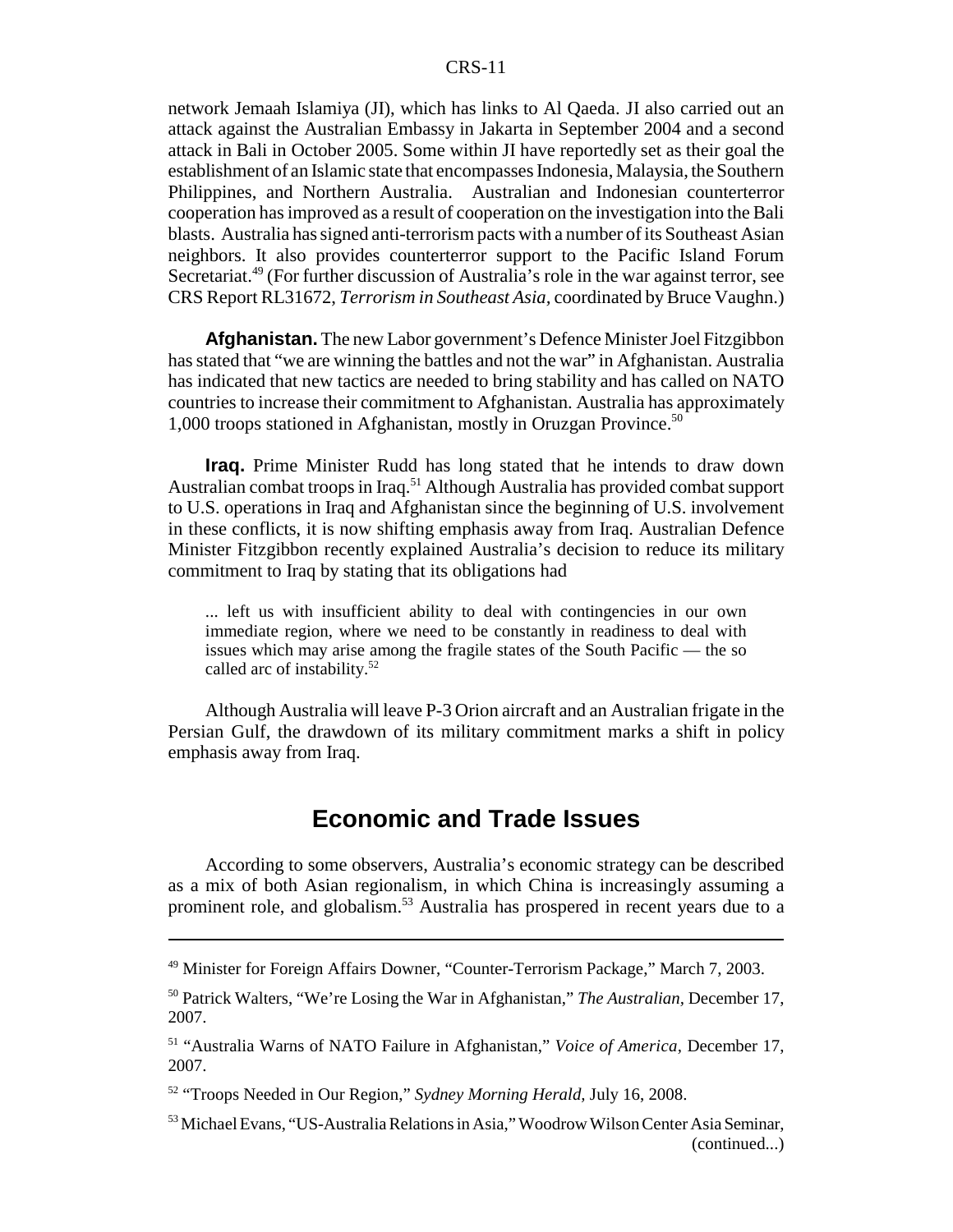significant extent on exports of commodities to Asia. An estimated 52% of Australian exports are derived from agriculture and mining.<sup>54</sup> This is particularly so in the state of Western Australia because of the mining industry. The national economy is now slowing from an estimated GDP growth rate of 4.3% in 2007 to a projected 2.7% in 2008. The Australian dollar — which was close to a 24-year high in June 2008 — is expected to decrease in value as higher interest rates and increasing fuel costs are undermining consumer confidence.<sup>55</sup> As of 2006, Australia's key export partners were Japan (19.6%), China (12.3%), South Korea (7.5%), the United States (6.2%), New Zealand (5.5%), and the United Kingdom (5%).<sup>56</sup> The Australia-United States Free Trade Agreement (AUSFTA) came into force on January 1, 2005. The United States is Australia's major economic partner with overall trade in goods and services reaching approximately \$47 billion in 2007.<sup>57</sup>

While Australia's economy is dominated by its services sector, the agricultural, mining, and energy sectors account for the bulk of its exports. Among its largest export items are coal, gold, iron ore, aluminum, mineral fuels, meat, and wheat. The Australian economy and balance of trade are strongly influenced by world prices for primary products. In recent decades Australia has been progressively opening up its economy. Infrastructure development and climate change are viewed as two key issues of importance to continued economic growth. Australian droughts have worsened in recent years and are predicted to continue to get worse in years ahead. The Australian economy experienced real growth of 2.6% in 2006 and an estimated 4.1% in 2007. The newly elected Rudd government has pledged to restore some labor union rights to collective bargaining for workers. China's rapid growth and steady demand in Japan are expected to provide a favorable external trade environment for Australia.<sup>58</sup>

Australia is also seeking an FTA with China. It is estimated that an FTA with China would significantly increase Australia's GDP. Chinese Premier Wen Jiabao stated that an FTA was expected in two years during his April 2006 visit to Australia.59 Australia and China signed an agreement on the export of uranium from

 $53$  (...continued)

June 1, 2005.

<sup>54</sup> Bureau of East Asian and Pacific Affairs, Department of State, "Background Note: Australia," February 2008.

<sup>55 &</sup>quot;Country Report Australia," *The Economist Intelligence Unit*, July 2008.

<sup>56 &</sup>quot;Australia," *CIA World Factbook*, July 15, 2008.

<sup>57</sup> Australian Minister for Trade, The Hon. Simon Crean MP, "Australia-U.S. Ministerial Trade Talks," June 3, 2008.

<sup>58 &</sup>quot;Australia: Country Report," *The Economist Intelligence Unit,* December 2007.

<sup>59 &</sup>quot;China, Australia Make Significant Free Trade Progress," *Mineweb,* April 7, 2006.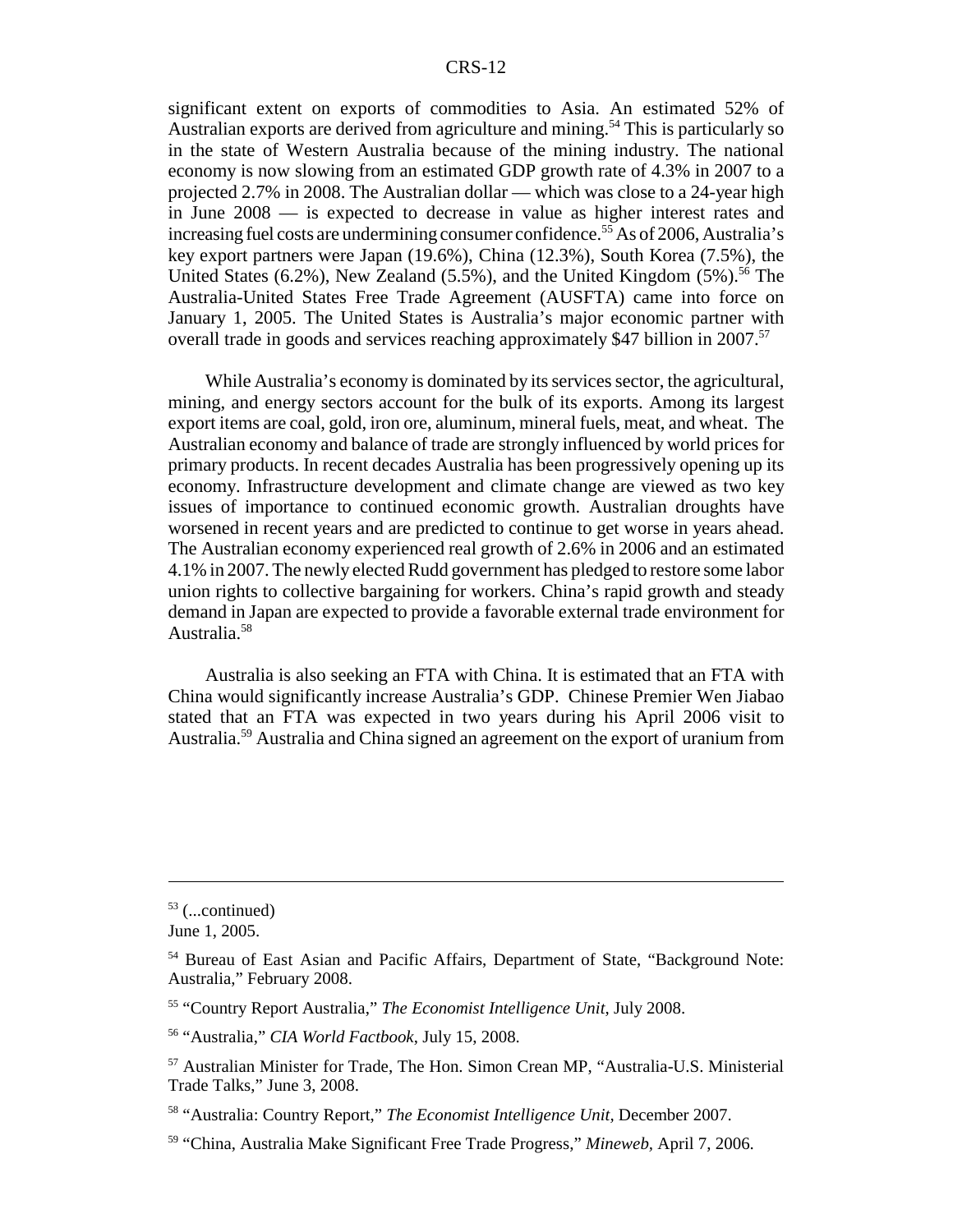Australia to China in April 2006.<sup>60</sup> The pace of negotiations reportedly has been slow. China and Australia held their  $11<sup>th</sup>$  round of negotiations in June 2008.<sup>61</sup>

## **Asia-Pacific Affairs**

#### **Australia's Identity and Asia**

Australia's identity as a nation is intertwined with its ongoing debate over how it should engage Asia. Former Prime Minister Howard approached the debate by making the point that Australia need not choose between its history, which is grounded in the West, and its geography, which locates Australia on the periphery of the Asia-Pacific region. Former Labor Prime Minister Paul Keating (1991-1996) moved enthusiastically to engage Asia, building on his predecessor Bob Hawke's (1983-1991) efforts that included the formation of the Asia Pacific Economic Cooperation (APEC) forum in 1989. Many in Australia viewed Keating's initiatives as going too far, reflecting the fact that many Australians' sense of identity was not grounded in an "Asian" identity.

These debates over identity are real to Australians. Although Australia is a large continent, its population of only 21 million people is located relatively close to key population centers of Asia, including Indonesia, China, and India. Australia's isolation from its key cultural partners and strategic allies in the West has led traditionally to an existential fear of being overwhelmed by Asia. This has given way in recent years to increasing interest in Asia as it is viewed as a source of prosperity and no longer only as a potential threat. The Rudd government's decision to extend an apology to the Aboriginal population of Australia demonstrates that the dominant Anglo-Celtic identity is increasingly prepared to accommodate non-white Australian identities. Increasing Asian immigration is also changing the face of Australia. Australia's shifting trade patterns have drawn it to Asia even as it has not reconciled itself with what this means for its identity.

The evolving regional and global strategic landscape has led many in Australia to begin to reconceptualize the role of geography in Australian external and security relations. While it remains to be seen how Kevin Rudd's leadership will shape Australia's engagement with Asia, the Howard Administration consistently took the position that Australia does not have to choose between its history and its geography, meaning that it can engage Asia while maintaining close ties to Western liberal democracies with similar values.62 Australia has in the past relied on concepts such as the defense of Australia, self-reliance within an alliance framework, forward

<sup>60</sup> Geoff Hiscock, "Australia, China Sign Uranium Deal," *CNN,* April 3, 2006.

<sup>61</sup> Department of Foreign Affairs and Trade, Government of Australia, "Australia-China FTA Negotiations," June, 2008.

 $62$  For a recent discussion of Australian foreign policy see Alexander Downer, "Securing Australia's Interests Australian Foreign Policy Priorities," *Australian Journal of International Affairs*, March, 2005.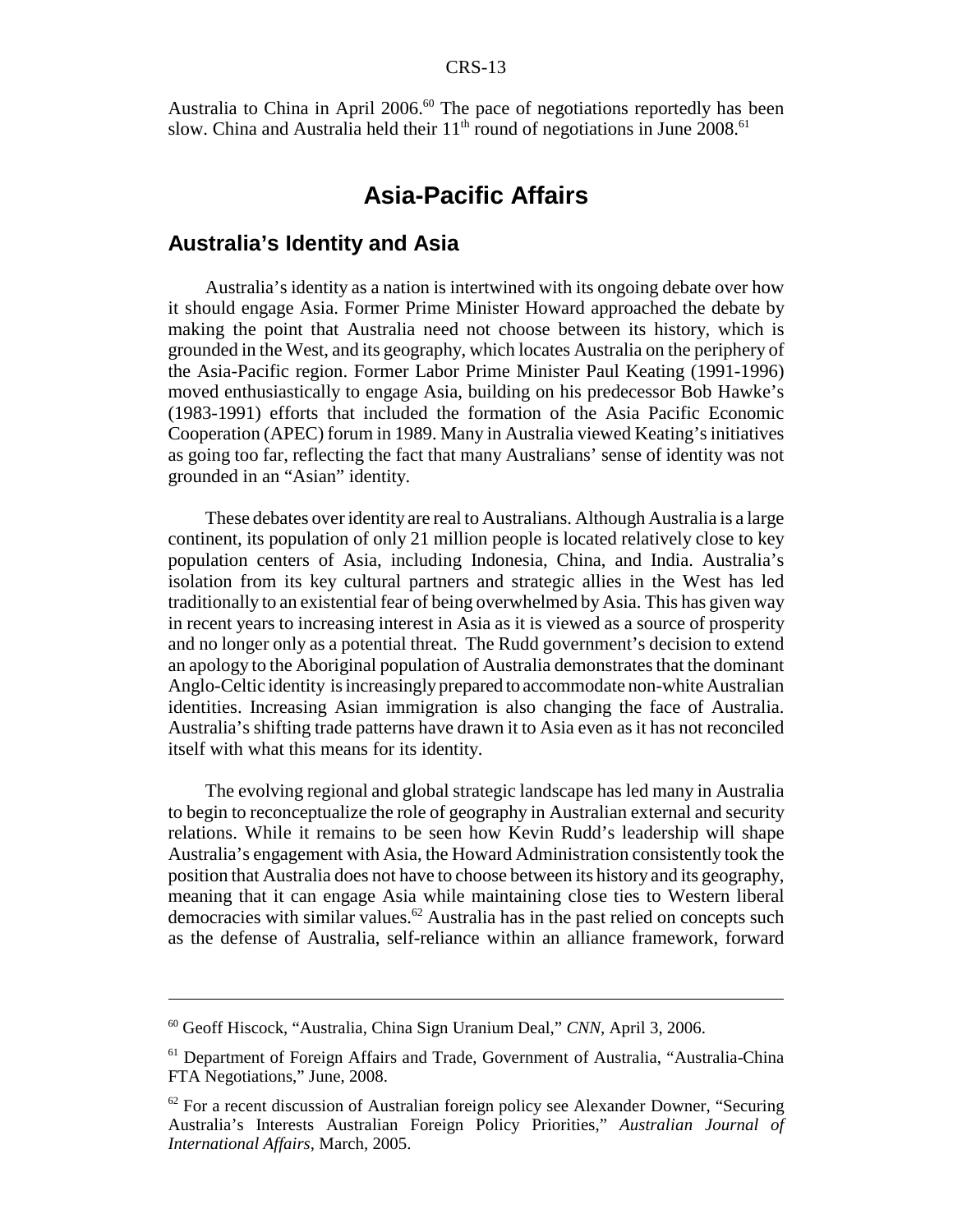defense, and forward engagement, all of which relied to a large extent on Australia's geography and/or its historical ties to great and powerful friends and allies.

Australia is now adapting these concepts to integrate a regional Asia-Pacific outlook and a global perspective in an effort to maximize its national interests. This evolving posture is largely the outcome of a number of key recent events that have shaped how Australia perceives the external environment, the most significant of which are: the rise of China; the Asian financial crisis of 1997 and its political impact on the region; Australia's East Timor intervention of 1999 and increasing instability in Southeast Asia and the Southwest Pacific; the war against terror and deployments to Afghanistan and Iraq; and the Bali bombings of 2002 and 2005 and the bombing of the Australian Embassy in Jakarta in 2004. Many of these events had significant global as well as regional dimensions. $63$ 

The former Howard government's central foreign policy tenet, that Australia does not have to choose between its history and geography, is now viewed by many as undergoing a significant test as Australia's strategic relations may increasingly be at odds with Australia's trade interests. Southeast Asian terrorism, with its linkages to global terrorism, and the potential disintegration of unstable states to the north of Australia, such as the Solomon Islands, East Timor, and Papua New Guinea, are key security interests for Australia that compel Australia to play an active role in promoting regional security in tandem with American regional interests. Although Australia does not see conflict between the United States and China as inevitable, such a conflict would make Australia's position with China more difficult.

### **Australia's Asian Engagement**

Although Australia has increasingly recognized the need for close relations with Asia, it has tried not to emphasize these ties at the expense of its Western roots and democratic values. Australian governments have traditionally sought to keep the United States closely involved in East Asia and the Pacific. Some Asian countries have welcomed the strengthened U.S.-Australian defense relationship, but others, notably China, have been less supportive. Beijing strategists are thought by some to be concerned that strengthening of the U.S. alliances with Australia and Japan may be aimed at "containing" China. Some have argued that greater Australian support of the United States may undermine Australia's efforts to engage Asia at a deeper  $level.<sup>64</sup>$ 

**Rudd's Asia-Pacific Community Concept.** In June 2008, Prime Minister Rudd put forward an inclusive vision for an Asia-Pacific Community that would include the United States, China, Japan, India, and Indonesia as well as other regional states as a way of shaping the evolving regional architecture of Asia. The group

<sup>63</sup> See Michael Evans, "US-Australia Relations in Asia," Woodrow Wilson Center Asia Seminar, June 1, 2005, and Allan Gyngell, "Australia's Emerging Global Role," *Current History,* March, 2005, for excellent discussions of these events and their impact on Australian strategic thought.

<sup>64</sup> Derek McDougall, "Australia and Asia-Pacific Security Regionalism: From Hawke and Keating to Howard," *Contemporary Southeast Asia* (Singapore), April, 2001.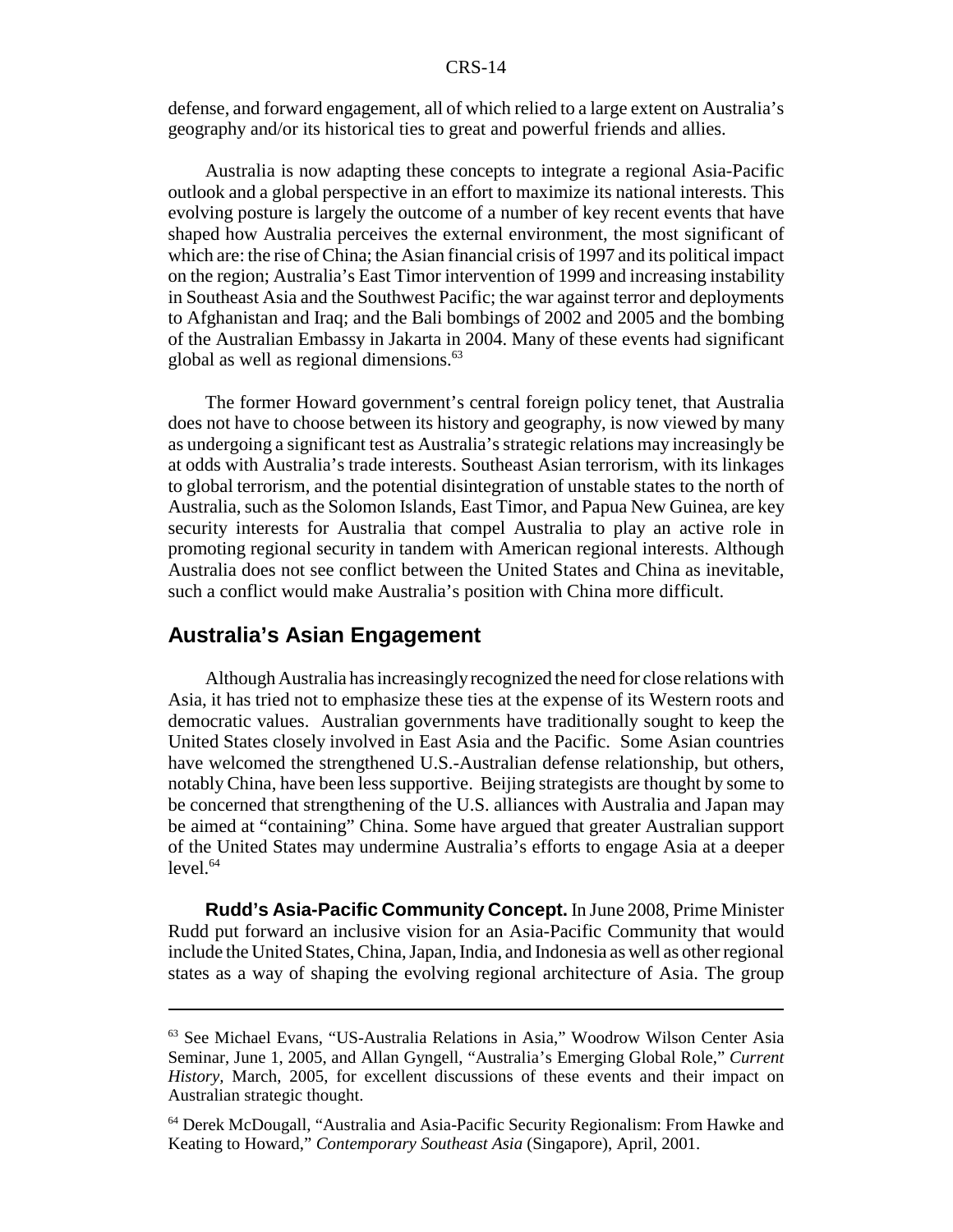would discuss political and security issues as well as economic issues.<sup>65</sup> Rudd's initiative has been criticized by some for not consulting with regional leaders before it was announced.<sup>66</sup> The proposal was not overly well received in Southeast Asia and Malaysia came out against the concept.<sup>67</sup> It appeared that India gave Rudd cautious support for the concept.<sup>68</sup> Rudd's proposal now joins other proposed Asian architectures including the East Asia Summit, APEC, Association of Southeast Asian Nations (ASEAN) plus three, and the ASEAN Regional Forum. Rudd's concept differs from these most significantly in that it includes the United States and India and would address political and security issues as well as economic issues.<sup>69</sup>

**Indonesia.** Indonesia's geographic proximity and size make good relations with Jakarta a key foreign policy priority for Australia. While Australia's relationship with Indonesia has at times been troubled, as was the case as a result of Indonesians' displeasure over Australia's role in East Timor's independence, relations are at present positive. The strategic aspect of the relationship is defined by the 2006 Lombok Treaty as well as a recently renewed Memorandum of Understanding on Combating International Terrorism.<sup>70</sup> Many Australians were killed in the 2002 Bali bombing carried out by the Jemaah Islamiya terrorist group. The Australian Embassy in Jakarta was also bombed in 2004 and a second terrorist attack struck Bali in 2005. Australia will provide Indonesia with an estimated AD \$462 million in official development assistance in 2008-2009.<sup>71</sup>

Australia and Indonesia have experienced difficulties, as well as successes, in their bilateral relationship in recent years. Tensions over temporary asylum granted by Australia to a number of West Papuans have been of particular concern to Indonesia. An April 2006 poll in Australia found 75% of Australians favoring selfdetermination for West Papua.<sup>72</sup> Such tensions have occurred even as bilateral cooperation on counterterrorism and security has improved.73 Indonesian fears over Australia's role in the Indonesian provinces on the western half of the island of Papua New Guinea can be better understood in context of the recent independence of East

66 David McLennan, "Rudd Plan for Asian Community Written Off," *Canberra Times*, July 4, 2008.

67 "History Repeats as Malaysia Cool to Aust Asia-Pacific Idea," *Australian Associated Press,* July 11, 2008.

68 "FM Mukherjee Supports Australian Proposal to Form Asia-Pacific Community," *The Times of India*, June 8, 2008.

69 Rory Medcalf, "Rudd's Asian Aria Sounds Familiar," *Australian Financial Review*, June 10, 2008.

70 Hon Stephen Smith MP, Minister for Foreign Affairs, "Launch of Australian Strategic Policy Institute Strategy Report on Indonesia," May 27, 2008 Parliament House, Canberra.

71 Department of Foreign Affairs and Trade, "Indonesia Country Brief," June 2008. In August 2008, the Australian dollar was worth approximately 87 U.S. cents.

72 "Howard Rejects Papua Poll," *Canberra Times,* April 20, 2006.

73 "Indonesia's Rift with Australia," *Sydney Morning Herald,* April 21, 2006.

<sup>65</sup> Stephen Loosely, "Pacific Allies Must Foster an Asian Regional Dialogue," *The Australian,* June 20, 2008.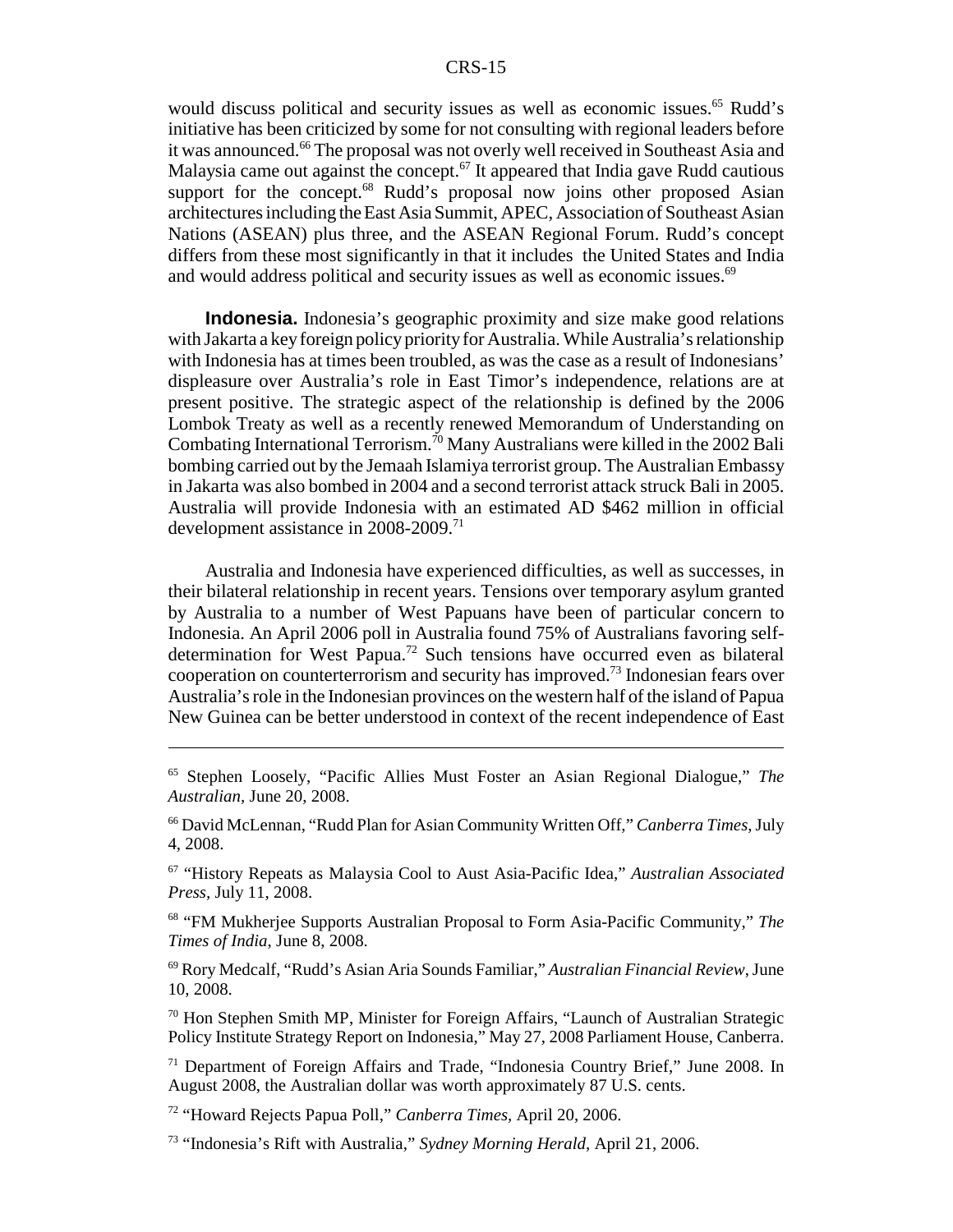Timor, which was formerly an Indonesian province. Australia, under the United Nations, played a key role in assisting East Timor to become an independent nation. The East Timor intervention was viewed negatively in Indonesia and led to the end of the previous Agreement on Mutual Security between Canberra and Jakarta.<sup>74</sup> Australia and Indonesia resumed joint military exercises with an air force exercise held in April 2005.75

In November 2007, the Indonesian Peoples Representatives Council ratified a security treaty, previously ratified by the Australian parliament, which was signed in Lombok, West Nusa Tenggara, by former Foreign Minister Alexander Downer and Foreign Minister Hassan Wirajuda. The treaty recognizes Indonesian sovereignty over West Papua.76 In December 2004, Australia announced a decision to provide AD\$20 million to Indonesia for counterterror assistance over the next five years.<sup>77</sup> Australia's generous post-2004 tsunami assistance also improved relations between Australia and Indonesia.

**China.** Prime Minister Rudd will likely continue to develop Australia's trade and political relations with China. Australia and China commenced a bilateral Strategic Dialogue in February 2008. Rudd, a former diplomat who speaks Mandarin, is likely to carefully balance his approach to China with Australian values. Rudd reportedly took up the issue of Tibet during his April 2008 visit to China.<sup>78</sup> Rudd prefers a "practical" approach to China that will not alarm Beijing as was reportedly the case with an earlier proposal to develop a quadrilateral security architecture consisting of the United States, Japan, Australia, and India in 2007. In this way, some in Asia view Australia under Rudd as more independent of the United States than it was under Howard.79

One of the most significant changes in Australia's external relations, and one with potential implications for the bilateral relationship with the United States, is Australia's growing relationship with China. Australia's trade with China has more than tripled over the past decade.<sup>80</sup> There is a debate in Australia on whether Australia's growing trade ties with China will lead Australia to have to choose

<sup>74</sup> Richard Woolcott, "Foreign policy priorities for the Howard Government's Fourth Term," *Australian Journal of International Affairs,* June, 2005.

<sup>75 &</sup>quot;Australia and Indonesia Hold First Military Exercise for Six Years," *Oster Dow Jones,* April 12, 2005.

<sup>76 &</sup>quot;Indonesian Parliament Approves Papua Sovereignty Treaty with Australia," *BBC News,* November 29, 2007.

<sup>77</sup> Adianto Simamora, "Terrorism Bolsters Australia's Ties with Indonesia," *The Jakarta Post*, December 28, 2005.

<sup>78</sup> Michael Fullilove, "Rudd Steps Out Into the World with Elan," *Sydney Morning Herald,* July 14, 2008.

<sup>79</sup> P.S. Suryanarayana, "Australia: A Free Thinking Ally of the U.S.," *The Hindu,* June 16, 2008.

<sup>80</sup> Janaki Kremmer, "How Trade May Corral Australia's Sheriff," *Christian Science Monitor,* June 8, 2005.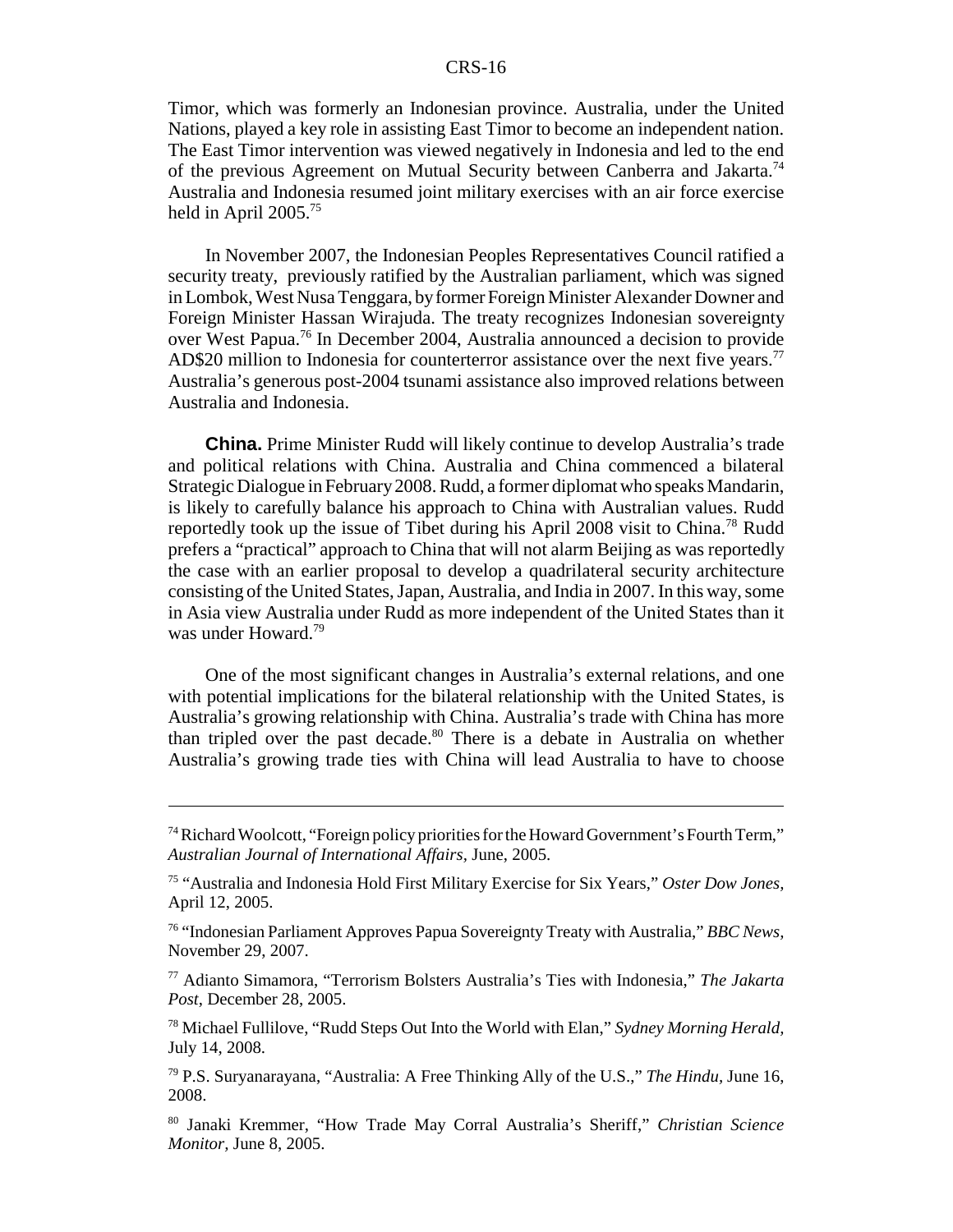between economic engagement with China and its close strategic relationship with the United States. Australia has taken the position that China's rise has come with "a growing understanding that its continued development and future prosperity depends on maintaining a stable regional and international environment."81 In 2006, Australia-China merchandise trade was \$34.6 billion while Australia-U.S. trade was \$26.1 billion.<sup>82</sup> There is little enthusiasm in Australia for what is perceived as an increasingly tough policy stance on China by some in Washington.<sup>83</sup>

While it remains to be seen where Rudd will take Australia's China policy, it may have much continuity with the previous government's approach. The government of former Prime Minister Howard favored a policy of engagement with China. His Foreign Minister Alexander Downer stated that "a policy of containment of China would be a very big mistake." This view reflects concern in Australia that more hawkish elements of the U.S. security community may seek a shift of U.S. policy away from "pragmatic constructive engagement to a more confrontational position" toward China.<sup>84</sup> Other areas of policy departure with the United States include Australia's April 2006 agreement to sell uranium to China and Canberra's reluctance to condemn the European Union's move to lift its arms embargo of China in 2005.<sup>85</sup> Australia has 40% of the world's known uranium reserves.<sup>86</sup>

In August of 2004, Foreign Minister Downer, in response to a question on whether the ANZUS alliance applied to a potential conflict with China over Taiwan, stated that the treaty would not automatically be invoked.<sup>87</sup> Some have described the Downer statement on Taiwan as a "radical restatement of Australian policy while others have passed it off as gaffe."88 Former Prime Minster Howard warned against taking the pessimistic view that conflict between America and China is inevitable and has stated that "we see ourselves as having a role in continually identifying, and advocating to each, the shared strategic interests these great powers (the United States and China) have in regional peace and prosperity."89

<sup>81</sup> Minister for Foreign Affairs, Alexander Downer, "Australia and China's Shared Interests - Security and Strategic Dimensions," August 13, 2004.

<sup>82 &</sup>quot;Australia Trade Data," *World Trade Atlas,* 2006.

<sup>83</sup> Tony Pratt, "Caught in the Middle," *Financial Review,* May 6, 2005.

<sup>84</sup> Patrick Walters, "Containing China a Big Mistake," *The Australian,* March 16, 2006.

<sup>85</sup> Brendan Nicholson and Orietta Guerrera, "Embrace China, Downer Tells U.S." *The Age,* March 16, 2006.

<sup>86</sup> Barry Hing, "China's Pacific Power Play," *The Straits Times,* April 6, 2006.

<sup>87</sup> Peter Jennings, "Australia's Regional Diplomacy Challenge," *Financial Review*, April 30, 2005.

<sup>88</sup> Greg Sheridan, "Chinese Human Rights Abuse a No-go Zone," *The Australian*, June 25, 2005.

<sup>89</sup> Hugh White, "US May Play Hardball with Australia Over China Ties," *The Straits Times,* April 16, 2005 and Hugh White, "Howard's Asian Balancing Act," *The Age*, April 13, 2005.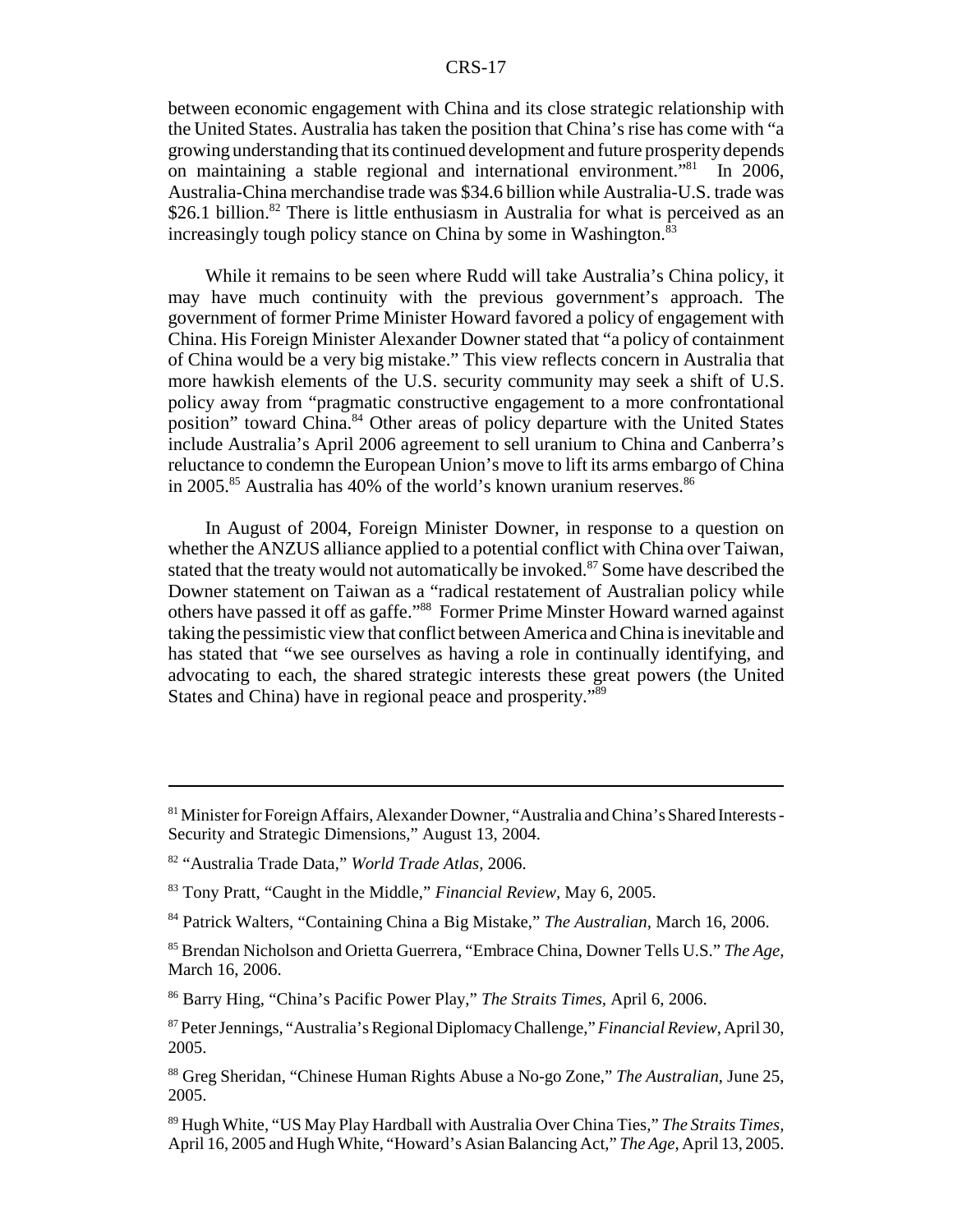**Japan.** Under Howard, the Canberra-Tokyo relationship was taken to a new degree of closeness through the Japan-Australia Joint Declaration on Security Cooperation. This reinforced security ties already established through the Trilateral Security Dialogue among the United States, Japan, and Australia. Australian Minister of Foreign Affairs Stephen Smith claimed recently that Japan has been Australia's "closest and most consistent friend in our region for many years."90 Some in Japan are reportedly concerned that Rudd's government will place Australia's relationship with China ahead of its relationship with Japan.<sup>91</sup> Australian exports to Japan fell 2.5% from 2006 to 2007. Despite this, Japan remained Australia's largest export market. $92$ 

Relations initially were not as close as they were under Howard as the Rudd government pressed Japan to curb its whaling in the Southern Ocean. Despite a rough start, relations have improved in recent months. Rudd has sought to portray tensions over Japan's whaling as "disagreement between friends" that was not likely to "undermine in any way the strong and positive nature of our bilateral relationship."<sup>93</sup> During Prime Minister Rudd's June 2008 visit to Japan, he and Prime Minister Yasuo Fukuda issued a Joint Statement on Comprehensive Strategic, Security, and Economic Partnership which signaled the intention of the two governments to continue cooperation in a broad range of policy areas.<sup>94</sup>

**India.** Minister for Foreign Affairs Stephen Smith has stated that "While many commentators have been focusing on the rise of China, not enough attention has been paid to the rise of India.... As the world sees the potential of an Asian/Pacific century unfold, Australia sees India at the heart of this historic shift in political and economic influence." At the core of Australia's relationship with India is expanding trade. Australian trade with India has been expanding by 30% per year over the past five years. India and Australia have initiated a Free Trade Agreement feasability study. The Rudd government believes India should have a permanent seat on the United Nations Security Council.<sup>95</sup> Australian Defence Minister Joel Fitzgibbon has stated that maritime security and counterterror cooperation are potential areas for cooperation between India and Australia.96 Foreign Minister Smith has reiterated the

<sup>90</sup> Stephen Smith, MP, Minister for Foreign Affairs, "A Modern Australia for a New Era," Sydney April 9, 2008.

<sup>91</sup> Daniel Flitton and K. Murphy, "Rudd's Arrival at G8 to renew Japanese Ties," *The Age,* July 8, 2008.

 $92$  Department of Foreign Affairs and Trade, Government of Australia, "Japan Country Brief," July 2008.

<sup>93 &</sup>quot;Australia's PM Visit to Japan and Indonesia Reaffirms Bilateral Relationships," *Global Insight*, June 13, 2008.

<sup>&</sup>lt;sup>94</sup> Department of Foreign Affairs and Trade, Government of Australia, "Japan Country Brief," July 2008.

<sup>&</sup>lt;sup>95</sup> The Hon. Stephen Smith MP, Minister for Foreign Affairs, "India: A New Relationship for a New Century," Department of Foreign Affairs and Trade, [http://www.foreignminister.gov.au]

<sup>96</sup> P.S. Suryanarana, "Australia for Practical Military Cooperation with India," *The Hindu,* (continued...)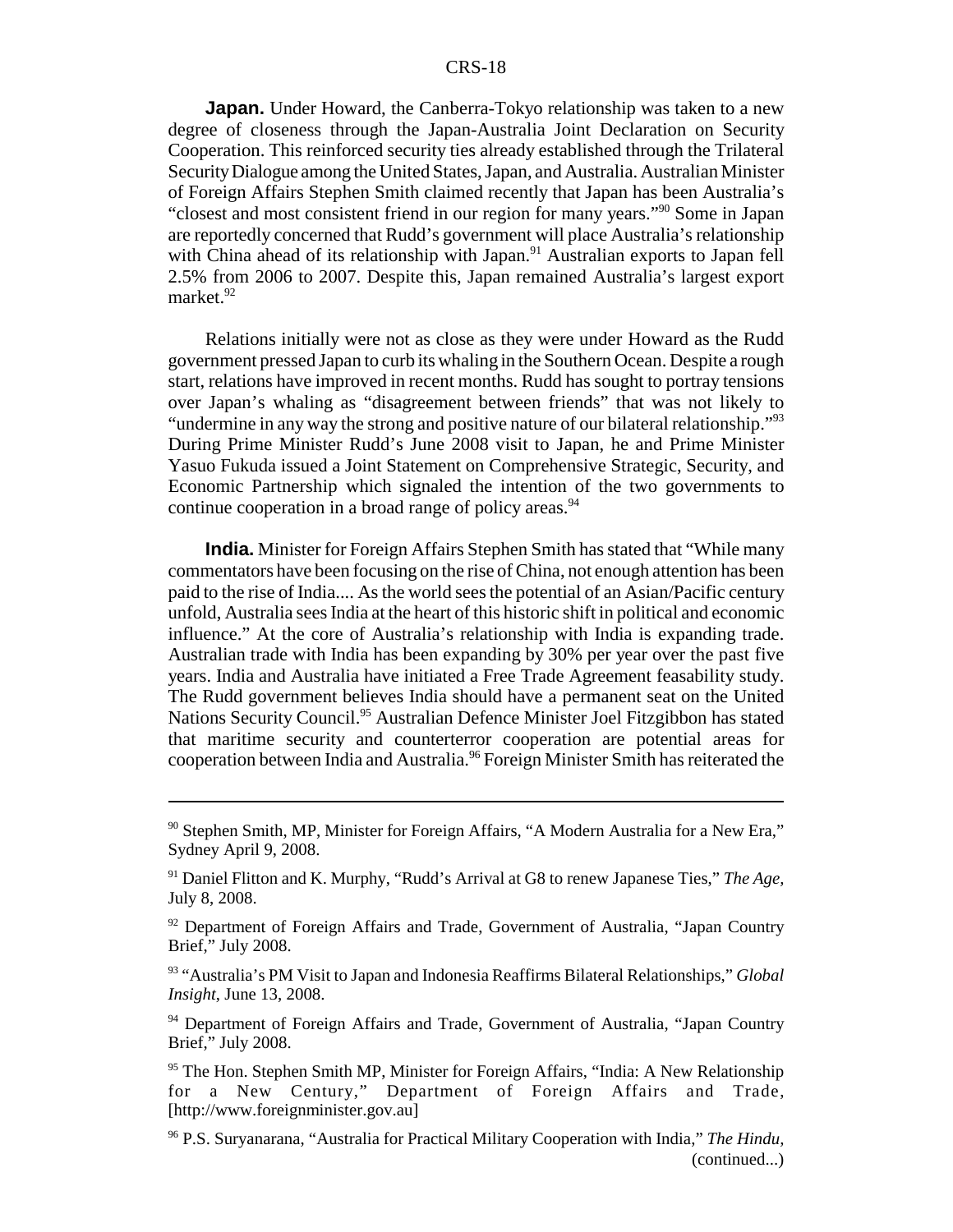Rudd government's position that it will not lift a ban on uranium sales to India.<sup>97</sup> The Rudd government reversed the former Howard government's decision to sell uranium to India because India is not a signatory to the Nuclear Non-Proliferation Treaty.<sup>98</sup>

## **Regional Dynamics in the Southwest Pacific**

Kevin Rudd has made it clear that he wishes to place relatively more emphasis on Australia's relationship with the Southwest Pacific, a region in Australia's immediate neighborhood. Australia has led peace-keeping efforts in the region, including East Timor and the Solomon Islands. These actions demonstrate Australia's resolve to promote stability in the South Pacific. Rudd has already sought to improve relations with Papua New Guinea and has traveled to East Timor, where he promised that Australian troops will remain through 2008 to help maintain security.<sup>99</sup>

**East Timor.** Australia's commitment to regional security and humanitarian concerns in the Asia-Pacific region was demonstrated by its involvement in East Timor. The former Portuguese colony was occupied by Indonesia from 1975 to 1999. In 1998, diplomatic intervention by Prime Minister Howard prompted the dialogue between Indonesian officials and East Timorese nationalists that resulted in an agreement to hold U.N.-supervised elections in 1999. On August 30, 1999, nearly 80% of East Timor's electorate voted to separate from Indonesia. Following the announcement of the result, anti-independence militias launched a campaign of violence. On September 15, 1999, the U.N. Security Council authorized the International Force East Timor (INTERFET) to restore peace and security and protect and support the U.N. mission personnel in East Timor. INTERFET operated under a unified command structure headed initially by Australia. East Timor became independent in 2002.<sup>100</sup>

Australia and East Timor have reached an agreement for the exploitation of energy resources beneath the Timor Sea. It has been estimated that East Timor will receive up to \$15 billion in revenue over the next 40 years in oil and gas royalties.<sup>101</sup> In 2004 and 2005 some Members of the U.S. Congress expressed concern over Australia's position on negotiating its maritime boundary with East Timor and arrangements for joint exploitation of energy resources in the Timor Sea. Australia had previously negotiated a delineation of the border with Indonesia that was more

 $96$  (...continued)

June 3, 2008.

<sup>97 &</sup>quot;No Uranium But Australia Wants Strong Ties with India," *Indo-Asian News Service,* June 20, 2008.

<sup>98 &</sup>quot;Rann Refuses to Back Sale of Uranium to India," *ABC News*, June 11, 2008.

<sup>99</sup> Michelle Grattan, "Troops Will Stay, PM Promises," *The Age,* December 15, 2007.

<sup>100 &</sup>quot;Australian PM Hints at Long-term Military Presence in East Timor," *BBC Monitoring Service*, June 19, 2003.

<sup>101 &</sup>quot;Turning Timor Oil Into Prosperity," *The Sydney Morning Herald*, July 11, 2005 and "East Timor PM Says Gas Deal with Australia is Fair," *BBC News*, July 8, 2005.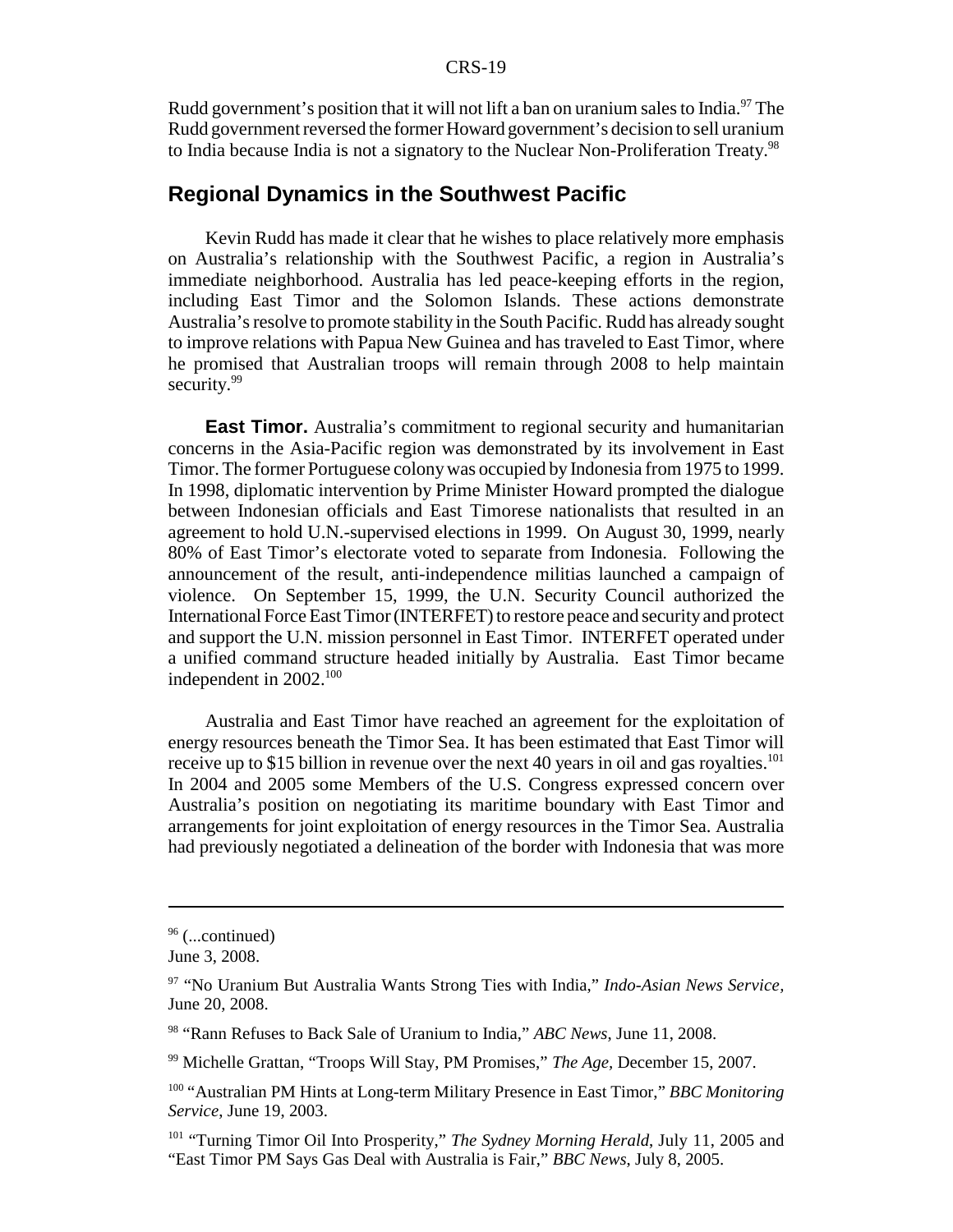favorable to Australia. Australia and East Timor have agreed to postpone final demarcation of their maritime boundary.

**The Solomon Islands.** Australia's Regional Assistance Mission to the Solomon Islands demonstrates Australia's resolve to reassert its influence and promote stability in the South Pacific. Australia headed a multinational force to restore order in the Solomons in 2003. In April 2006 it once again sent a quick reaction force to the Solomons to quell rioting and violence following the election of Prime Minister Snyder Rini.102 These interventions, when taken in the context of Australia's involvement in East Timor and ongoing efforts to promote peace and good governance in Papua New Guinea, demonstrate Australia's commitment to promote stability in the region in order to prevent countries from slipping into anarchy. Australia has also proposed that the smaller of the South Pacific microstates pool their resources for their common good.

#### **Treaty of Amity and Cooperation and East Asian Summit**

Australia, which has in the past been viewed by some as America's "Deputy Sheriff" in the region, signed the Treaty of Amity and Cooperation, which enabled it to participate in the East Asian Summit (EAS) in Malaysia in December 2005. The EAS is a grouping that includes the 10 ASEAN states plus China, Japan, and South Korea (known as the "plus three" states) and Australia, New Zealand, and India. When a similar grouping, without Australia or New Zealand, was previously proposed as the East Asian Economic Caucus (EAEC) by former Malaysian Prime Minister Mahathir, the United States was reportedly able to thwart the concept and instead champion the Asia Pacific Economic Cooperation (APEC) grouping with Australia.

Previously, the Howard Government had opposed signing the Treaty of Amity and Cooperation but reportedly signed the treaty to be included in the regional grouping. Australia had not wanted to sign the treaty, which binds members to a policy of non-interference and non-aggression, because of concerns that it might interfere with Australia's ANZUS commitments or Australia's policy of preemption against terrorist attack.<sup>103</sup> The Howard Government supported the U.S. policy of preemption and since the Bali bombing has reserved the right to act preemptively to neutralize terrorist threats to Australia.<sup>104</sup> The inclusion of Australia, New Zealand, and India appears to have been the result of some ASEAN states' preference for more expansive membership to balance the influence of China.

<sup>102</sup> John Kerin, "Flying Squad to Quell Solomons Riots," *Financial Review,* April 20, 2006.

<sup>103</sup> Tim Johnson, "Ultimatum to Australia Over Summit," *Financial Times,* April 13, 2005 and Marian Wilkinson, "Invitation off Limits Until Howard Comes to the Party on Treaty," *Sydney Morning Herald,* April 9, 2005.

<sup>104</sup> Anthony Smith, "Still Great Mates: Australia and the United States," *Asian Affairs*, Summer, 2003.